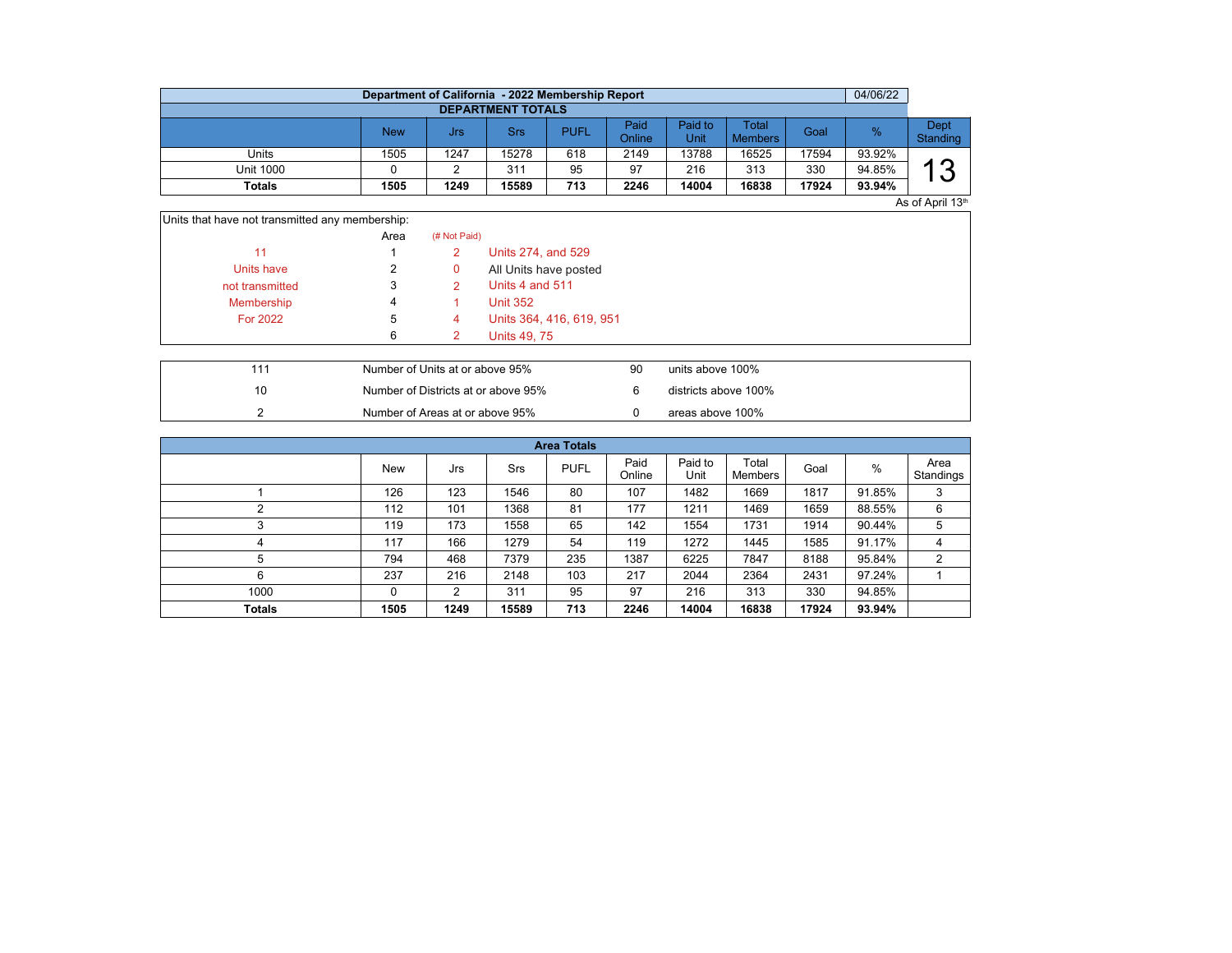| <b>District Totals</b> |                                    |                       |                 |                                    |                                    |                 |                         |            |         |                              |  |
|------------------------|------------------------------------|-----------------------|-----------------|------------------------------------|------------------------------------|-----------------|-------------------------|------------|---------|------------------------------|--|
|                        | New                                | Jrs                   | Srs             | <b>PUFL</b>                        | Paid<br>Online                     | Paid to<br>Unit | Total<br><b>Members</b> | Goal       | $\%$    | <b>District</b><br>Standings |  |
| 1                      | 21                                 | $\overline{7}$        | 87              | 5                                  | 5                                  | 84              | 94                      | 97         | 96.91%  | 8                            |  |
| $\overline{2}$         | 26                                 | 16                    | 254             | 10                                 | 19                                 | 241             | 270                     | 296        | 91.22%  | 16                           |  |
| 3                      | 0                                  | 0                     | 16              | 3                                  | 2                                  | 11              | 16                      | 18         | 88.89%  | 18                           |  |
| 4                      | 16                                 | 30                    | 234             | 6                                  | 10                                 | 248             | 264                     | 312        | 84.62%  | 25                           |  |
| 5                      | $\overline{21}$                    | $\overline{11}$       | 331             | $\overline{26}$                    | $\overline{25}$                    | 291             | 342                     | 407        | 84.03%  | 26                           |  |
| 6                      | $\overline{26}$                    | 52                    | 373             | 16                                 | 29                                 | 380             | 425                     | 406        | 104.68% | 3                            |  |
| $\overline{7}$         | 16                                 | $\overline{7}$        | 251             | 14                                 | $\overline{17}$                    | 227             | 258                     | 281        | 91.81%  | 14                           |  |
| 8                      | $\overline{2}$                     | 3                     | $\overline{21}$ | 3                                  | $\mathbf{1}$                       | 20              | $\overline{24}$         | 30         | 80.00%  | $\overline{29}$              |  |
| 9                      | $\overline{2}$                     | $\overline{7}$        | 56              | 8                                  | 3                                  | 52              | 63                      | 86         | 73.26%  | 30                           |  |
| 10                     | 3                                  | 5                     | 61              | 6                                  | 0                                  | 60              | 66                      | 79         | 83.54%  | 27                           |  |
| 11                     | 28                                 | 31                    | 342             | 19                                 | 35                                 | 319             | 373                     | 411        | 90.75%  | 17                           |  |
| 12                     | 23                                 | 37                    | 257             | 7                                  | 20                                 | 267             | 294                     | 341        | 86.22%  | 23                           |  |
| 13                     | 21                                 | 28                    | 255             | 27                                 | 16                                 | 240             | 283                     | 323        | 87.62%  | 20                           |  |
| $\overline{14}$        | $\overline{14}$<br>$\overline{36}$ | 54<br>$\overline{33}$ | 316<br>341      | $\overline{15}$<br>$\overline{15}$ | $\overline{35}$<br>$\overline{24}$ | 350<br>335      | 370<br>$\overline{374}$ | 451<br>367 | 82.04%  | $\overline{28}$              |  |
| $\overline{15}$        |                                    |                       |                 |                                    |                                    |                 |                         |            | 101.91% | $\overline{5}$               |  |
| 16                     | 126                                | 63                    | 951             | 16                                 | 76                                 | 922             | 1014                    | 988        | 102.63% | 4                            |  |
| 17                     | 24                                 | 32                    | 113             | $\mathbf 0$                        | $\overline{2}$                     | 143             | 145                     | 131        | 110.69% | $\mathbf{1}$                 |  |
| 18                     | 38                                 | 94                    | 509             | 41                                 | 61                                 | 501             | 603                     | 706        | 85.41%  | 24                           |  |
| 19                     | 78                                 | 58                    | 798             | 43                                 | 95                                 | 718             | 856                     | 979        | 87.44%  | 21                           |  |
| 20                     | 36                                 | 21                    | 363             | 23                                 | 39                                 | 322             | 384                     | 403        | 95.29%  | 9                            |  |
| 21                     | 225                                | 128                   | 1342            | 36                                 | 193                                | 1241            | 1470                    | 1494       | 98.39%  | $\overline{7}$               |  |
| 22                     | 88                                 | 75                    | 1306            | 111                                | 161                                | 1109            | 1381                    | 1503       | 91.88%  | 13                           |  |
| 23                     | 15                                 | 76                    | 368             | 11                                 | 22                                 | 411             | 444                     | 475        | 93.47%  | 11                           |  |
| 24                     | 37                                 | 38                    | 325             | 23                                 | 41                                 | 299             | 363                     | 334        | 108.68% | $\overline{2}$               |  |
| 25                     | 164                                | 139                   | 1566            | 48                                 | 139                                | 1518            | 1705                    | 1866       | 91.37%  | 15                           |  |
| 26                     | 43                                 | 11                    | 328             | 12                                 | 43                                 | 284             | 339                     | 356        | 95.22%  | 10                           |  |
| 27                     | 18                                 | 18                    | 302             | 9                                  | 28                                 | 283             | 320                     | 344        | 93.02%  | 12                           |  |
| 28                     | 41                                 | 47                    | 647             | 25                                 | 114                                | 555             | 694                     | 785        | 88.41%  | 19                           |  |
| 29                     | 296                                | 85                    | 2943            | 31                                 | 858                                | 2139            | 3028                    | 3020       | 100.26% | 6                            |  |
| 30                     | 21                                 | 41                    | 222             | 9                                  | 36                                 | 218             | 263                     | 305        | 86.23%  | 22                           |  |
| 1000                   | $\mathbf{0}$                       | $\overline{2}$        | 311             | 95                                 | 97                                 | 216             | 313                     | 330        | 94.85%  |                              |  |
| <b>Totals</b>          | 1505                               | 1249                  | 15589           | 713                                | 2246                               | 14004           | 16838                   | 17924      | 93.94%  |                              |  |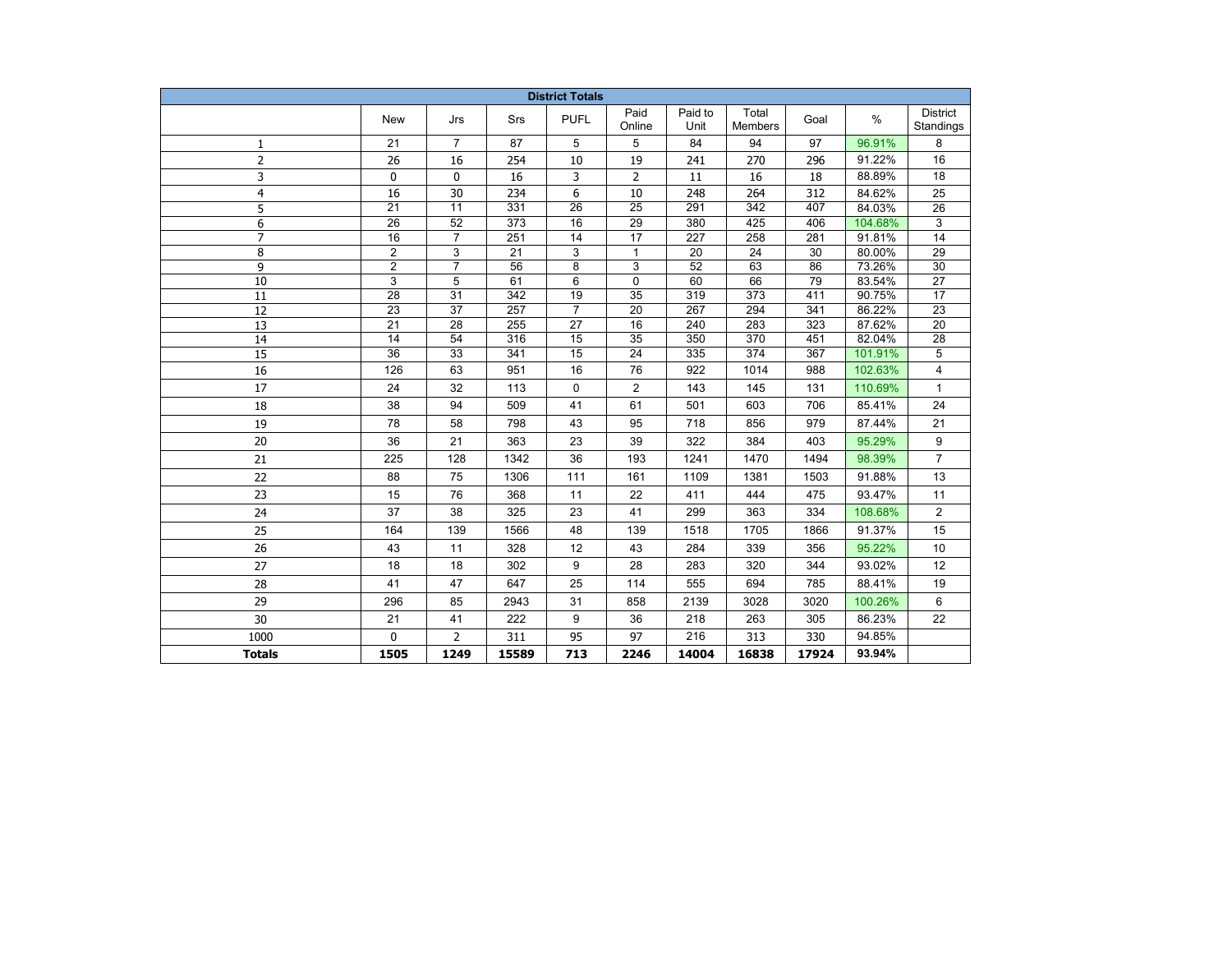| District 1 (Area 1)                                                                                                                                   |                                                                                 |    |   |    |  |   |                |    |    |         |   |  |  |
|-------------------------------------------------------------------------------------------------------------------------------------------------------|---------------------------------------------------------------------------------|----|---|----|--|---|----------------|----|----|---------|---|--|--|
| 04/06/22<br>Department of California - 2022 Membership Report                                                                                         |                                                                                 |    |   |    |  |   |                |    |    |         |   |  |  |
| Paid<br>Paid to<br>Total<br>$\%$<br>Unit #<br><b>PUFL</b><br>Goal<br>Unit Name<br><b>New</b><br><b>Srs</b><br>Jrs<br>Online<br>Unit<br><b>Members</b> |                                                                                 |    |   |    |  |   |                |    |    |         |   |  |  |
| 96                                                                                                                                                    | Seguoia                                                                         |    |   | 32 |  | 0 | 30             | 35 | 32 | 109.38% | 2 |  |  |
| 205                                                                                                                                                   | <b>Walker Bailey</b>                                                            | 16 | 4 | 31 |  | 0 | 35             | 35 | 20 | 175.00% |   |  |  |
| 274                                                                                                                                                   | Arcata                                                                          | 0  | 0 |    |  |   | $\overline{0}$ |    | 11 | 45.45%  | 4 |  |  |
| 415                                                                                                                                                   | Hoopa                                                                           | 0  | 0 | 19 |  | 0 | 19             | 19 | 23 | 82.61%  | 3 |  |  |
| 529                                                                                                                                                   | $\overline{0}$<br>$0.00\%$<br>Hopland<br>0<br>5<br>$\mathbf{0}$<br>11<br>n<br>0 |    |   |    |  |   |                |    |    |         |   |  |  |
| <b>Total</b>                                                                                                                                          | 97<br>96.91%<br>21<br>87<br>84<br>5<br>5<br>94                                  |    |   |    |  |   |                |    |    |         |   |  |  |

| District 2 (Area 1) |                                                                                                                                                  |   |   |    |   |   |    |    |    |        |   |  |  |  |
|---------------------|--------------------------------------------------------------------------------------------------------------------------------------------------|---|---|----|---|---|----|----|----|--------|---|--|--|--|
|                     | 04/06/22<br>Department of California - 2022 Membership Report                                                                                    |   |   |    |   |   |    |    |    |        |   |  |  |  |
| Unit #              | Paid<br>Paid to<br>Total<br>$\%$<br><b>PUFL</b><br><b>New</b><br>Unit Name<br><b>Srs</b><br>Goal<br>Jrs<br>Online<br>Unit<br>Standing<br>Members |   |   |    |   |   |    |    |    |        |   |  |  |  |
| 92                  | Cheula                                                                                                                                           |   |   | 69 | 4 |   | 65 | 74 | 80 | 92.50% | 4 |  |  |  |
| 197                 | Shasta                                                                                                                                           |   |   | 43 | 4 |   | 39 | 48 | 49 | 97.96% |   |  |  |  |
| 369                 | Willis Hollenbeak                                                                                                                                |   | 0 | 14 | 0 |   | 13 | 14 | 15 | 93.33% | 3 |  |  |  |
| 720                 | Shasta Dam                                                                                                                                       | 8 |   | 64 |   | ີ | 64 | 69 | 72 | 95.83% | ◠ |  |  |  |
| 746                 | 60<br>80<br>65<br>5<br>Glen L Wilson Sr- Seawolf<br>64<br>5<br>10<br>81.25%                                                                      |   |   |    |   |   |    |    |    |        |   |  |  |  |
| <b>Total</b>        | 241<br>26<br>10<br>296<br>19<br>270<br>91.22%<br>16<br>254                                                                                       |   |   |    |   |   |    |    |    |        |   |  |  |  |

|                                                               | District 3 (Area 1)  |            |     |     |             |                |                 |                  |      |        |                  |  |  |
|---------------------------------------------------------------|----------------------|------------|-----|-----|-------------|----------------|-----------------|------------------|------|--------|------------------|--|--|
| 04/06/22<br>Department of California - 2020 Membership Report |                      |            |     |     |             |                |                 |                  |      |        |                  |  |  |
| Unit#                                                         | Unit Name            | <b>New</b> | Jrs | Srs | <b>PUFL</b> | Paid<br>Online | Paid to<br>Unit | Total<br>Members | Goal | %      | Unit<br>Standing |  |  |
| 204                                                           | <b>Thomas Tucker</b> |            |     | 16  |             |                |                 | 16               | 18   | 88.89% |                  |  |  |
| 16<br>18<br><b>Total</b><br>16<br>11<br>88.89%<br>0           |                      |            |     |     |             |                |                 |                  |      |        |                  |  |  |

|              |                     |                                                   |              | District 4 (Area 1) |                |                |                 |                         |      |        |                  |
|--------------|---------------------|---------------------------------------------------|--------------|---------------------|----------------|----------------|-----------------|-------------------------|------|--------|------------------|
|              |                     | Department of California - 2020 Membership Report |              |                     |                |                |                 |                         |      |        | 04/06/22         |
| Unit #       | <b>Unit Name</b>    | <b>New</b>                                        | Jrs          | <b>Srs</b>          | <b>PUFL</b>    | Paid<br>Online | Paid to<br>Unit | Total<br><b>Members</b> | Goal | $\%$   | Unit<br>Standing |
| 42           | Yuba-Sutter         | $\mathbf{0}$                                      |              | 16                  | $\overline{2}$ |                | 14              | 17                      | 18   | 94.44% |                  |
| 45           | Raisner             | $\mathbf{0}$                                      | 0            | 15                  | $\mathbf{0}$   | 0              | 15              | 15                      | 18   | 83.33% | 6                |
| 95           | Oroville            | $\mathbf{0}$                                      | 0            | 16                  | 0              | 0              | 16              | 16                      | 26   | 61.54% | 9                |
| 98           | Jefferson L Winn    |                                                   | 9            | 14                  | $\mathbf{0}$   | 0              | 23              | 23                      | 26   | 88.46% | 5                |
| 167          | Mount Lassen        | 3                                                 | 6            | 24                  | л.             |                | 28              | 30                      | 33   | 90.91% | 4                |
| 210          | South Butte         | ີ                                                 |              | 14                  | $\mathbf{0}$   | 0              | 15              | 15                      | 16   | 93.75% | 3                |
| 218          | Vernon Jewel Danley |                                                   | 11           | 82                  | $\mathbf{0}$   | 4              | 89              | 93                      | 99   | 93.94% | 2                |
| 673          | Durham              | $\mathbf{0}$                                      | $\mathbf{0}$ | 15                  | $\mathbf{0}$   |                | 14              | 15                      | 18   | 83.33% | 6                |
| 807          | Linda               | 10                                                | 2            | 38                  | 3              | 3              | 34              | 40                      | 58   | 68.97% | 8                |
| <b>Total</b> |                     | 16                                                | 30           | 234                 | 6              | 10             | 248             | 264                     | 312  | 84.62% |                  |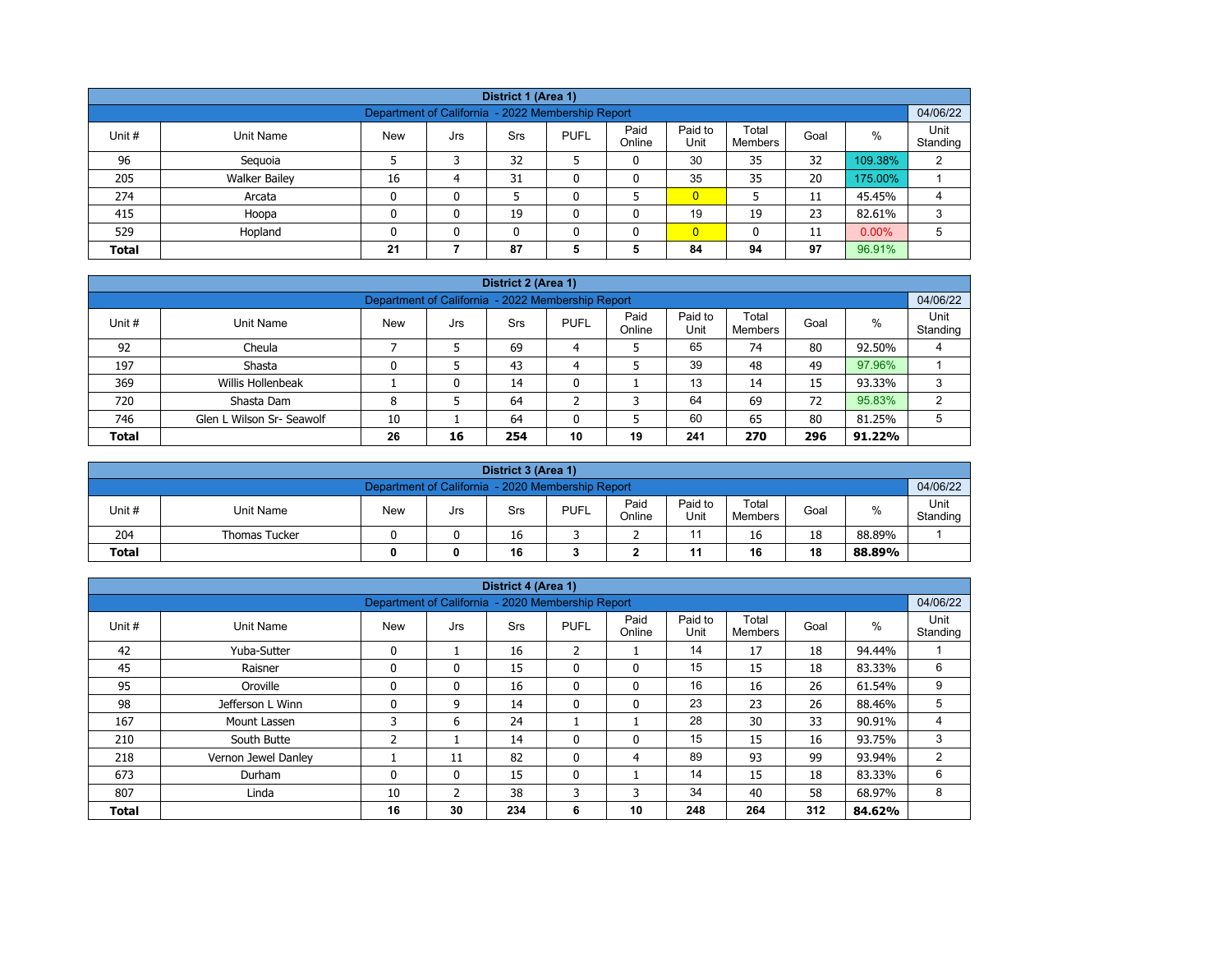| District 5 (Area 1) |                           |                                                   |              |            |                |                |                 |                         |      |         |                  |  |  |
|---------------------|---------------------------|---------------------------------------------------|--------------|------------|----------------|----------------|-----------------|-------------------------|------|---------|------------------|--|--|
|                     |                           | Department of California - 2020 Membership Report |              |            |                |                |                 |                         |      |         | 04/06/22         |  |  |
| Unit #              | Unit Name                 | <b>New</b>                                        | Jrs          | <b>Srs</b> | <b>PUFL</b>    | Paid<br>Online | Paid to<br>Unit | Total<br><b>Members</b> | Goal | $\%$    | Unit<br>Standing |  |  |
| 21                  | <b>Theodore Roosevelt</b> | 0                                                 | $\mathbf{0}$ | 16         | 3              |                | 12              | 16                      | 63   | 25.40%  | 13               |  |  |
| 101                 | Benicia                   | 2                                                 | 0            | 16         | 3              | $\overline{2}$ | 11              | 16                      | 10   | 160.00% | $\overline{2}$   |  |  |
| 111                 | Sotoyome                  |                                                   | $\mathbf{0}$ | 40         | 3              | 3              | 34              | 40                      | 43   | 93.02%  | 6                |  |  |
| 165                 | Rago-Christopher          | $\Omega$                                          | $\mathbf{0}$ | 20         |                | 4              | 15              | 20                      | 23   | 86.96%  | 9                |  |  |
| 178                 | Rio Vista                 | 0                                                 | $\mathbf{0}$ | 15         | 0              | $\overline{2}$ | 13              | 15                      | 14   | 107.14% | 4                |  |  |
| 179                 | San Anselmo               | 2                                                 | $\mathbf{0}$ | 24         | $\mathbf{0}$   | 3              | 21              | 24                      | 22   | 109.09% | 3                |  |  |
| 194                 | Tredway                   | 4                                                 | 0            | 17         | $\overline{2}$ | $\mathbf 0$    | 15              | 17                      | 10   | 170.00% | 0                |  |  |
| 199                 | Saint Helena              |                                                   | 3            | 30         | $\mathbf{0}$   | 3              | 30              | 33                      | 36   | 91.67%  | $\overline{7}$   |  |  |
| 208                 | Dixon                     | 3                                                 | 0            | 23         | $\mathbf{0}$   |                | 22              | 23                      | 34   | 67.65%  | 11               |  |  |
| 293                 | William Russell Ledford   | 0                                                 | 7            | 29         | 6              | 0              | 30              | 36                      | 40   | 90.00%  | 8                |  |  |
| 437                 | Konocti                   | 2                                                 | $\mathbf{0}$ | 40         | $\overline{2}$ | 5              | 33              | 40                      | 54   | 74.07%  | 10               |  |  |
| 550                 | Mare Island Navy Yard     | 6                                                 | $\mathbf{0}$ | 50         | 3              |                | 46              | 50                      | 48   | 104.17% | 5                |  |  |
| Total               |                           | 21                                                | 11           | 331        | 26             | 25             | 291             | 342                     | 407  | 84.03%  |                  |  |  |

| District 6 (Area 1) |                                                                                                                                                      |    |    |     |              |    |     |     |     |         |   |  |  |  |
|---------------------|------------------------------------------------------------------------------------------------------------------------------------------------------|----|----|-----|--------------|----|-----|-----|-----|---------|---|--|--|--|
|                     | Department of California - 2020 Membership Report                                                                                                    |    |    |     |              |    |     |     |     |         |   |  |  |  |
| Unit #              | Paid<br>Paid to<br>Total<br>%<br><b>PUFL</b><br>Goal<br><b>Srs</b><br>Unit Name<br><b>New</b><br>Jrs<br>Unit<br>Standing<br>Online<br><b>Members</b> |    |    |     |              |    |     |     |     |         |   |  |  |  |
| 77                  | Yolo                                                                                                                                                 |    | 6  | 35  | 0            |    | 39  | 41  | 37  | 110.81% | 2 |  |  |  |
| 233                 | Laguna Elk Grove                                                                                                                                     |    | 18 | 61  |              | 15 | 63  | 79  | 74  | 106.76% | 4 |  |  |  |
| 383                 | Fair Oaks                                                                                                                                            | ь  | 11 | 52  |              |    | 60  | 63  | 57  | 110.53% | 3 |  |  |  |
| 521                 | Haggin-Grant                                                                                                                                         | 15 | 14 | 155 | $\mathbf{0}$ |    | 162 | 169 | 148 | 114.19% |   |  |  |  |
| 604                 | Magellan                                                                                                                                             | 0  | 0  | 27  | 10           |    | 16  | 27  | 33  | 81.82%  | 5 |  |  |  |
| 832                 | Charles Eggen                                                                                                                                        | 4  | 3  | 43  | 4            |    | 40  | 46  | 57  | 80.70%  | 6 |  |  |  |
| <b>Total</b>        |                                                                                                                                                      | 26 | 52 | 373 | 16           | 29 | 380 | 425 | 406 | 104.68% |   |  |  |  |

|                                                                                                                                                            | District 7 (Area 1)                                                           |    |   |     |    |    |     |     |     |         |   |  |  |  |
|------------------------------------------------------------------------------------------------------------------------------------------------------------|-------------------------------------------------------------------------------|----|---|-----|----|----|-----|-----|-----|---------|---|--|--|--|
|                                                                                                                                                            | 04/06/22<br>Department of California - 2020 Membership Report                 |    |   |     |    |    |     |     |     |         |   |  |  |  |
| Paid to<br>Paid<br>Total<br>$\%$<br>Unit #<br><b>New</b><br>Unit Name<br><b>PUFL</b><br>Goal<br><b>Srs</b><br>Jrs<br>Online<br>Unit<br>Standing<br>Members |                                                                               |    |   |     |    |    |     |     |     |         |   |  |  |  |
| 119                                                                                                                                                        | EL Dorado                                                                     |    | 0 | 31  | 4  | 4  | 23  | 31  | 37  | 83.78%  | 6 |  |  |  |
| 130                                                                                                                                                        | Frank Gallino                                                                 | 6  |   | 39  |    |    | 38  | 41  | 48  | 85.42%  |   |  |  |  |
| 169                                                                                                                                                        | Alyn W Butler                                                                 |    |   | 53  |    |    | 48  | 55  | 61  | 90.16%  | 4 |  |  |  |
| 264                                                                                                                                                        | James E Fowler                                                                |    | 0 | 11  | 0  |    | 10  | 11  | 10  | 110.00% |   |  |  |  |
| 587                                                                                                                                                        | Warren Mckeon                                                                 |    | 3 | 70  | 4  |    | 64  | 73  | 77  | 94.81%  | 3 |  |  |  |
| 795                                                                                                                                                        | 44<br>47<br>47<br>48<br>97.92%<br>Stella Van Dyke Johnson<br>0<br>0<br>3<br>2 |    |   |     |    |    |     |     |     |         |   |  |  |  |
| <b>Total</b>                                                                                                                                               |                                                                               | 16 |   | 251 | 14 | 17 | 227 | 258 | 281 | 91.81%  |   |  |  |  |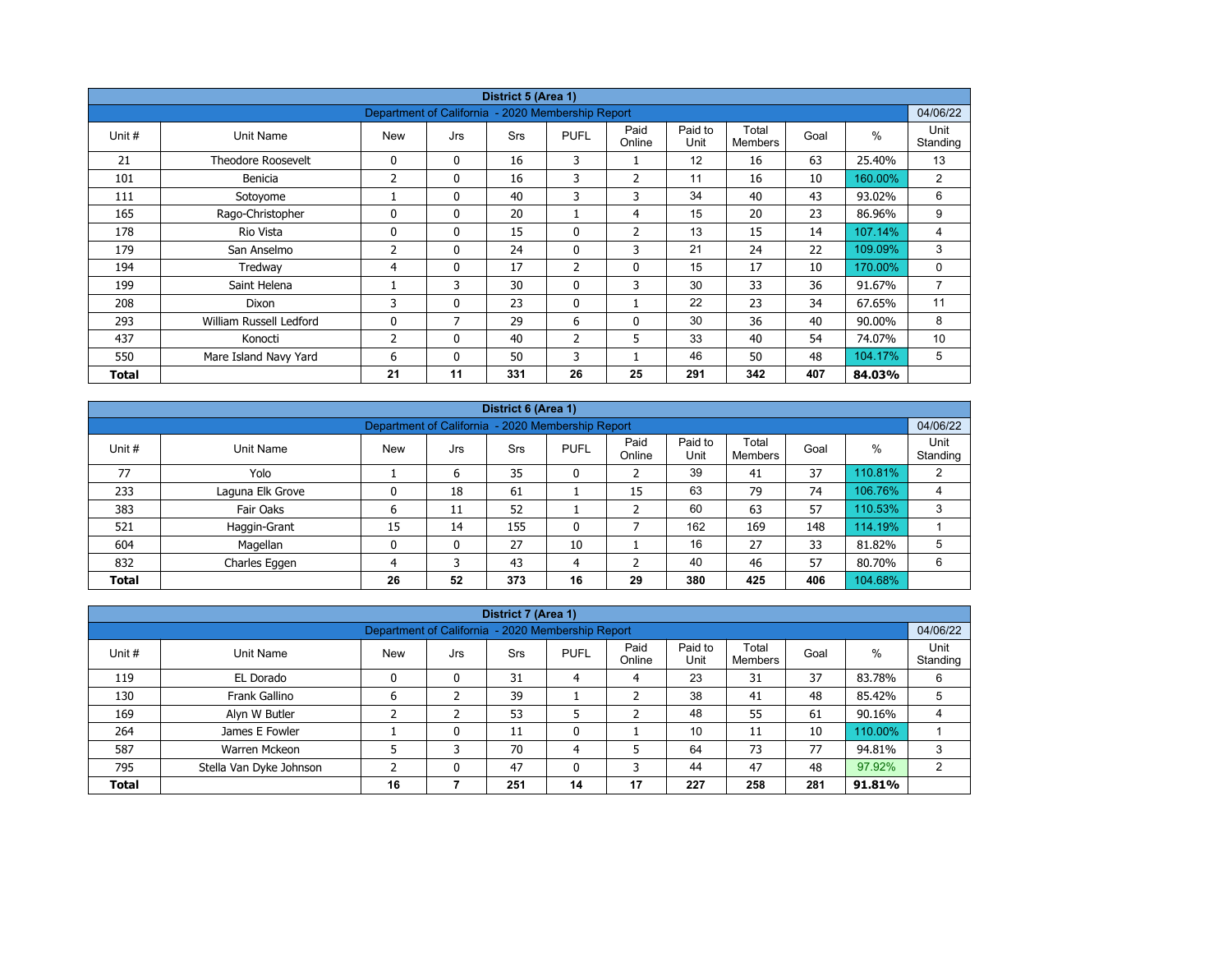| District 8 (Area 2) |                                                                                                                                                |  |  |    |  |  |    |    |    |        |  |  |  |  |
|---------------------|------------------------------------------------------------------------------------------------------------------------------------------------|--|--|----|--|--|----|----|----|--------|--|--|--|--|
|                     | 04/06/22<br>Department of California - 2022 Membership Report                                                                                  |  |  |    |  |  |    |    |    |        |  |  |  |  |
| Unit #              | Paid<br>Unit<br>Paid to<br>Total<br>%<br><b>PUFL</b><br><b>New</b><br>Unit Name<br>Goal<br>Srs<br>Jrs<br>Online<br>Unit<br>Standing<br>Members |  |  |    |  |  |    |    |    |        |  |  |  |  |
|                     | San Francisco                                                                                                                                  |  |  | 21 |  |  | 20 | 24 | 30 | 80.00% |  |  |  |  |
| <b>Total</b>        | 30<br>21<br>20<br>24<br>80.00%                                                                                                                 |  |  |    |  |  |    |    |    |        |  |  |  |  |

| District 9 (Area 2)                                                                                                                                    |              |  |  |    |  |  |    |    |    |        |   |  |  |
|--------------------------------------------------------------------------------------------------------------------------------------------------------|--------------|--|--|----|--|--|----|----|----|--------|---|--|--|
| 04/06/22<br>Department of California - 2022 Membership Report                                                                                          |              |  |  |    |  |  |    |    |    |        |   |  |  |
| Paid<br>Paid to<br>Total<br>Unit#<br><b>PUFL</b><br>%<br><b>New</b><br><b>Unit Name</b><br>Goal<br>Srs<br>Jrs<br>Standing<br>Online<br>Unit<br>Members |              |  |  |    |  |  |    |    |    |        |   |  |  |
| 161                                                                                                                                                    | Harding-Hola |  |  | 35 |  |  | 35 | 41 | 43 | 95.35% |   |  |  |
| 202                                                                                                                                                    | Rov Frerichs |  |  | 21 |  |  | 17 | 22 | 43 | 51.16% | ົ |  |  |
| 52<br>86<br>56<br>63<br><b>Total</b><br>73.26%<br>8                                                                                                    |              |  |  |    |  |  |    |    |    |        |   |  |  |

| District 10 (Area 2)                                                                                                                                |                                               |  |  |    |  |  |    |    |    |        |        |  |  |
|-----------------------------------------------------------------------------------------------------------------------------------------------------|-----------------------------------------------|--|--|----|--|--|----|----|----|--------|--------|--|--|
| 04/06/22<br>Department of California - 2022 Membership Report                                                                                       |                                               |  |  |    |  |  |    |    |    |        |        |  |  |
| Paid<br>Paid to<br>Total<br>$\%$<br>Unit #<br><b>PUFL</b><br>Unit Name<br><b>New</b><br>Goal<br>Srs<br>Jrs<br>Online<br>Standing<br>Unit<br>Members |                                               |  |  |    |  |  |    |    |    |        |        |  |  |
| 68                                                                                                                                                  | Havward                                       |  |  | 21 |  |  | 21 | 23 | 32 | 71.88% | $\sim$ |  |  |
| 117                                                                                                                                                 | 39<br>40<br>47<br>43<br>91.49%<br>San Leandro |  |  |    |  |  |    |    |    |        |        |  |  |
| 79<br><b>Total</b><br>60<br>66<br>61<br>83.54%                                                                                                      |                                               |  |  |    |  |  |    |    |    |        |        |  |  |

|                                                                    |                           |                                                   |     | District 11 (Area 3) |                   |                |                 |                  |      |         |                  |
|--------------------------------------------------------------------|---------------------------|---------------------------------------------------|-----|----------------------|-------------------|----------------|-----------------|------------------|------|---------|------------------|
|                                                                    |                           | Department of California - 2022 Membership Report |     |                      |                   |                |                 |                  |      |         | 04/06/22         |
| Unit #                                                             | Unit Name                 | <b>New</b>                                        | Jrs | Srs                  | <b>PUFL</b>       | Paid<br>Online | Paid to<br>Unit | Total<br>Members | Goal | $\%$    | Unit<br>Standing |
| 16                                                                 | Karl Ross                 |                                                   | 5   | 72                   | 10                | 10             | 57              | 77               | 89   | 86.52%  | 3                |
| 22                                                                 | Lodi                      | 0                                                 | 0   | 33                   | h<br>$\epsilon$   | 5              | 26              | 33               | 40   | 82.50%  |                  |
| 108                                                                | Amador                    | 21                                                | 6   | 88                   |                   |                | 86              | 94               | 69   | 136.23% |                  |
| 190                                                                | <b>Clinton Mccausland</b> |                                                   |     | 20                   | 3                 |                | 18              | 22               | 27   | 81.48%  | 5                |
| 249                                                                | Mcfall-Grisham            |                                                   | 9   | 39                   | <sup>-</sup><br>∠ | 9              | 37              | 48               | 64   | 75.00%  | 6                |
| 376                                                                | Calaveras                 |                                                   | 9   | 58                   | 0                 | 3              | 64              | 67               | 75   | 89.33%  | 2                |
| 31<br>47<br>803<br>32<br>32<br>68.09%<br>0<br>0<br>0<br>Ed Stewart |                           |                                                   |     |                      |                   |                |                 |                  |      |         |                  |
| <b>Total</b>                                                       |                           | 28                                                | 31  | 342                  | 19                | 35             | 319             | 373              | 411  | 90.75%  |                  |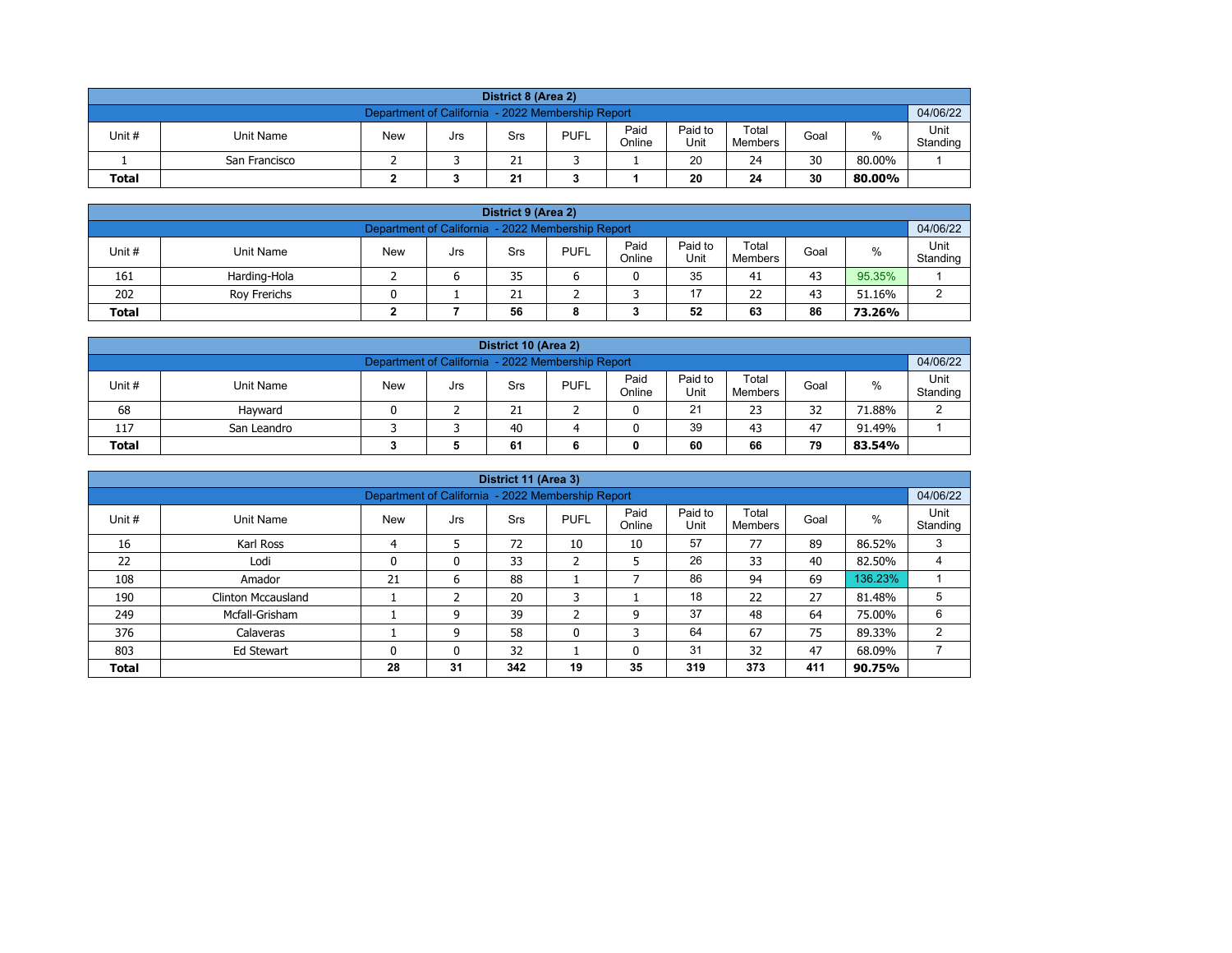|              |                   |                                                   |          | District 12 (Area 3) |                |                |                 |                  |      |         |                  |  |  |
|--------------|-------------------|---------------------------------------------------|----------|----------------------|----------------|----------------|-----------------|------------------|------|---------|------------------|--|--|
|              |                   | Department of California - 2022 Membership Report |          |                      |                |                |                 |                  |      |         | 04/06/22         |  |  |
| Unit #       | Unit Name         | <b>New</b>                                        | Jrs      | <b>Srs</b>           | <b>PUFL</b>    | Paid<br>Online | Paid to<br>Unit | Total<br>Members | Goal | %       | Unit<br>Standing |  |  |
| 74           | Modesto           |                                                   | $\Omega$ | 28                   | ำ<br>∠         | 5              | 21              | 28               | 39   | 71.79%  |                  |  |  |
| 83           | Merced            | 4                                                 | 16       | 80                   | $\overline{2}$ | 8              | 86              | 96               | 120  | 80.00%  | 3                |  |  |
| 166          | James V Pernetti  | 13                                                | 10       | 76                   | $\mathbf 0$    | $\overline{2}$ | 84              | 86               | 72   | 119.44% |                  |  |  |
| 168          | Elijah B Hayes    | 0                                                 | 5        | 19                   |                |                | 22              | 24               | 31   | 77.42%  | 4                |  |  |
| 240          | Manuel M Lopes    |                                                   | 0        | 21                   | 0              | 3              | 18              | 21               | 28   | 75.00%  | 5                |  |  |
| 491          | Ceres             | 0                                                 | 3        | 10                   | $\overline{2}$ | 0              | 11              | 13               | 18   | 72.22%  | 6                |  |  |
| 567          | Mariposa          | 4                                                 |          | 15                   | $\mathbf{0}$   |                | 15              | 16               | 14   | 114.29% | 2                |  |  |
| 872          | Scranton & Qualle | 0                                                 | C.       | 8                    | $\mathbf{0}$   | 0              | 10              | 10               | 19   | 52.63%  | 8                |  |  |
| <b>Total</b> |                   | 23                                                | 37       | 257                  |                | 20             | 267             | 294              | 341  | 86.22%  |                  |  |  |

| District 13 (Area 2)                                                  |                                                                                                                                           |    |    |     |    |    |     |     |     |         |   |  |  |  |  |
|-----------------------------------------------------------------------|-------------------------------------------------------------------------------------------------------------------------------------------|----|----|-----|----|----|-----|-----|-----|---------|---|--|--|--|--|
|                                                                       | 04/06/22<br>Department of California - 2022 Membership Report                                                                             |    |    |     |    |    |     |     |     |         |   |  |  |  |  |
| Unit#                                                                 | Paid<br>Paid to<br>Total<br>$\%$<br><b>New</b><br><b>PUFL</b><br>Unit Name<br>Goal<br>Srs<br>Jrs<br>Standing<br>Online<br>Unit<br>Members |    |    |     |    |    |     |     |     |         |   |  |  |  |  |
| 217                                                                   | Gilroy                                                                                                                                    |    | 11 | 41  |    | 0  | 52  | 52  | 50  | 104.00% |   |  |  |  |  |
| 318                                                                   | <b>Willow Glen</b>                                                                                                                        |    | 0  | 4   |    | 0  |     | 4   | 12  | 33.33%  | 5 |  |  |  |  |
| 419                                                                   | Santa Clara                                                                                                                               | 11 | 11 | 135 | 13 |    | 128 | 146 | 141 | 103.55% | 2 |  |  |  |  |
| 564                                                                   | <b>Mission City</b>                                                                                                                       |    | 6  | 31  | 4  | 4  | 29  | 37  | 47  | 78.72%  | 3 |  |  |  |  |
| Mayfair<br>30<br>73<br>791<br>44<br>44<br>60.27%<br>$\mathbf{0}$<br>4 |                                                                                                                                           |    |    |     |    |    |     |     |     |         |   |  |  |  |  |
| <b>Total</b>                                                          |                                                                                                                                           | 21 | 28 | 255 | 27 | 16 | 240 | 283 | 323 | 87.62%  |   |  |  |  |  |

| District 14 (Area 3)<br>Department of California - 2022 Membership Report |                       |             |              |                |              |                |                 |                         |      |        |                  |  |  |
|---------------------------------------------------------------------------|-----------------------|-------------|--------------|----------------|--------------|----------------|-----------------|-------------------------|------|--------|------------------|--|--|
|                                                                           |                       |             |              |                |              |                |                 |                         |      |        | 04/06/22         |  |  |
| Unit #                                                                    | Unit Name             | <b>New</b>  | Jrs          | Srs            | <b>PUFL</b>  | Paid<br>Online | Paid to<br>Unit | Total<br><b>Members</b> | Goal | %      | Unit<br>Standing |  |  |
| 3                                                                         | Hanford               | 0           | 15           | 53             | 2            | 2              | 66              | 68                      | 79   | 86.08% | 5                |  |  |
| 4                                                                         | <b>Charlie Waters</b> | 0           | $\mathbf{0}$ | $\overline{2}$ | $\mathbf{0}$ | $\overline{2}$ | $\overline{0}$  | 2                       | 18   | 11.11% | 11               |  |  |
| 11                                                                        | Madera                | 0           | 0            | $\overline{2}$ | 2            | 0              | 4               | $\overline{2}$          | 10   | 20.00% | 10               |  |  |
| 23                                                                        | William Lee Netzer    | 2           | 2            | 14             | $\mathbf{0}$ |                | 15              | 16                      | 17   | 94.12% |                  |  |  |
| 110                                                                       | <b>Oakhurst</b>       |             | 3            | 30             | 0            | $\overline{2}$ | 31              | 33                      | 42   | 78.57% | 8                |  |  |
| 147                                                                       | Cecil Cox             | 3           | 17           | 75             | 5            |                | 96              | 92                      | 98   | 93.88% | 2                |  |  |
| 191                                                                       | Kingsburg             | 2           | 6            | 47             | $\mathbf{0}$ | $\overline{2}$ | 51              | 53                      | 64   | 82.81% | 6                |  |  |
| 346                                                                       | Firebaugh             | 0           | $\mathbf{0}$ | 8              | 0            | 0              | 8               | 8                       | 11   | 72.73% | 9                |  |  |
| 355                                                                       | Westland              | $\mathbf 0$ | $\mathbf{0}$ | 10             | $\mathbf{0}$ | $\mathbf{0}$   | 10              | 10                      | 11   | 90.91% | 3                |  |  |
| 509                                                                       | Fresno Federal        | 6           | 4            | 67             | 6            | 10             | 67              | 71                      | 82   | 86.59% | 4                |  |  |
| 511                                                                       | <b>State Center</b>   | 0           | 7            | 8              | $\mathbf{0}$ | 15             | $\overline{0}$  | 15                      | 19   | 78.95% | 7                |  |  |
| Total                                                                     |                       | 14          | 54           | 316            | 15           | 35             | 350             | 370                     | 451  | 82.04% |                  |  |  |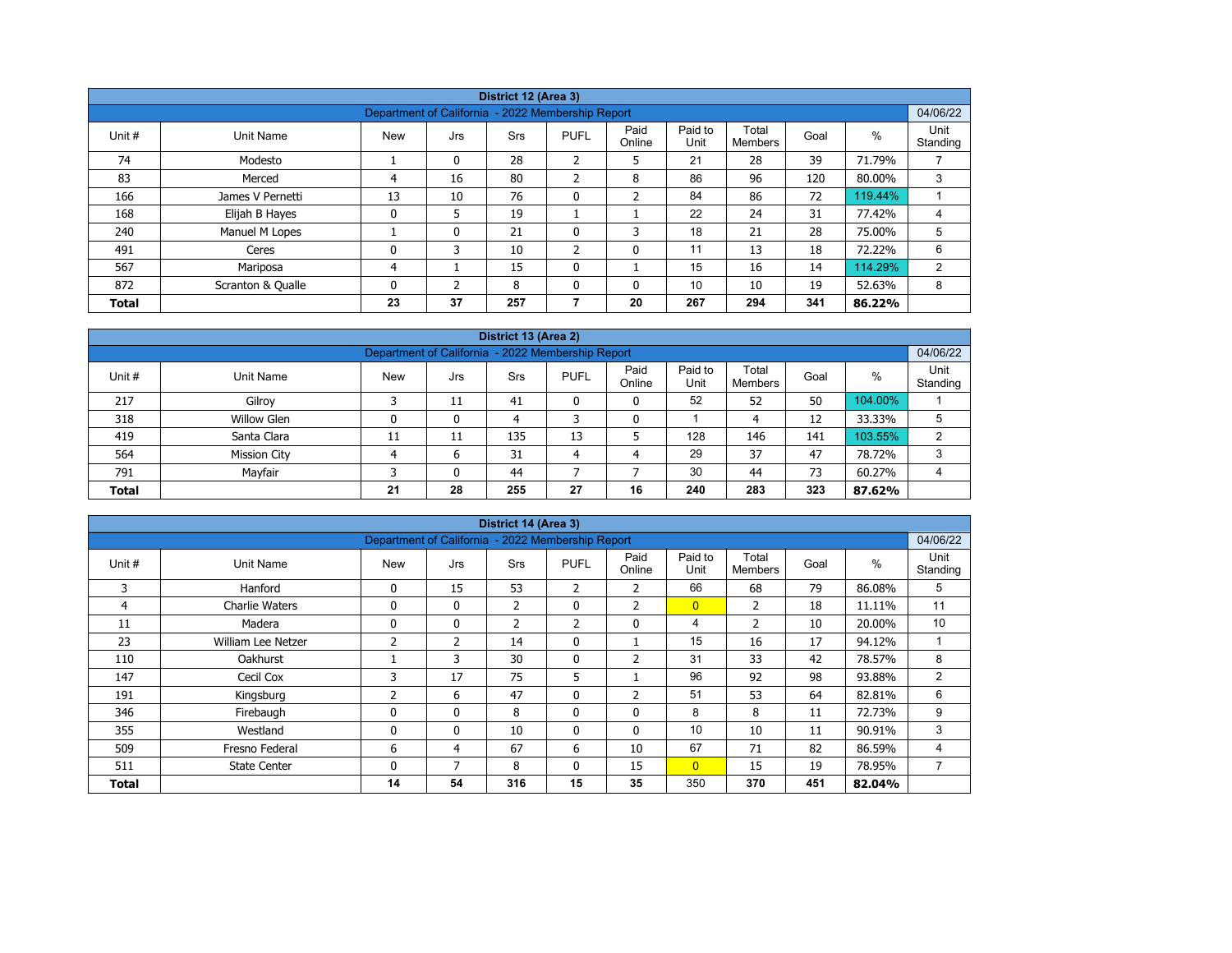| District 15 (Area 3)                                                                  |                                                                                                                                           |                                                   |    |     |         |              |     |     |     |         |          |  |  |  |  |
|---------------------------------------------------------------------------------------|-------------------------------------------------------------------------------------------------------------------------------------------|---------------------------------------------------|----|-----|---------|--------------|-----|-----|-----|---------|----------|--|--|--|--|
|                                                                                       |                                                                                                                                           | Department of California - 2022 Membership Report |    |     |         |              |     |     |     |         | 04/06/22 |  |  |  |  |
| Unit #                                                                                | Paid<br>Paid to<br>Total<br>$\%$<br><b>PUFL</b><br>Unit Name<br><b>New</b><br>Srs<br>Goal<br>Jrs<br>Unit<br>Standing<br>Online<br>Members |                                                   |    |     |         |              |     |     |     |         |          |  |  |  |  |
| 20                                                                                    | Porterville                                                                                                                               |                                                   | 10 | 47  | 2       | 3            | 52  | 57  | 55  | 103.64% | 3        |  |  |  |  |
| 26                                                                                    | Bakersfield                                                                                                                               |                                                   | 0  | 75  | 5       | 6            | 69  | 75  | 89  | 84.27%  | 6        |  |  |  |  |
| 94                                                                                    | Exeter                                                                                                                                    | 0                                                 |    | 27  | 6       | 10           | 12  | 28  | 32  | 87.50%  | 5        |  |  |  |  |
| 124                                                                                   | Merle Reed                                                                                                                                | 16                                                | 14 | 105 | C.<br>∠ | 4            | 113 | 119 | 102 | 116.67% | 2        |  |  |  |  |
| 213                                                                                   | Leslie L Robinson                                                                                                                         | 0                                                 | 4  | 30  | 0       |              | 33  | 34  | 34  | 100.00% | 4        |  |  |  |  |
| 221                                                                                   | Tehachapi                                                                                                                                 | 12                                                | 4  | 44  | 0       | $\mathbf{0}$ | 48  | 48  | 39  | 123.08% |          |  |  |  |  |
| 13<br>13<br>13<br>16<br>81.25%<br>711<br>Kern River Valley<br>$\Omega$<br>0<br>0<br>0 |                                                                                                                                           |                                                   |    |     |         |              |     |     |     |         |          |  |  |  |  |
| <b>Total</b>                                                                          |                                                                                                                                           | 36                                                | 33 | 341 | 15      | 24           | 335 | 374 | 367 | 101.91% |          |  |  |  |  |

| District 16 (Area 6) |                           |                                                   |                |            |                |                |                 |                         |      |         |                  |  |  |
|----------------------|---------------------------|---------------------------------------------------|----------------|------------|----------------|----------------|-----------------|-------------------------|------|---------|------------------|--|--|
|                      |                           | Department of California - 2022 Membership Report |                |            |                |                |                 |                         |      |         | 04/06/22         |  |  |
| Unit #               | <b>Unit Name</b>          | <b>New</b>                                        | Jrs            | <b>Srs</b> | <b>PUFL</b>    | Paid<br>Online | Paid to<br>Unit | Total<br><b>Members</b> | Goal | %       | Unit<br>Standing |  |  |
| 48                   | Oxnard                    | 0                                                 | 10             | 61         | 3              | 3              | 65              | 71                      | 83   | 85.54%  | 12               |  |  |
| 49                   | Santa Barbara             | $\Omega$                                          | $\mathbf{0}$   | 3          | $\mathbf{0}$   | 3              | $\overline{0}$  | 3                       | 12   | 25.00%  | 14               |  |  |
| 50                   | Paso Robles               |                                                   |                | 18         | 0              | 1              | 18              | 19                      | 19   | 100.00% | 8                |  |  |
| 56                   | Corporal Marshal N Braden | 9                                                 | 10             | 76         | 1              | 8              | 77              | 86                      | 90   | 95.56%  | 10               |  |  |
| 66                   | San Luis Obispo           | 9                                                 | 4              | 64         | $\mathbf{0}$   | $\overline{4}$ | 64              | 68                      | 65   | 104.62% | 4                |  |  |
| 125                  | Vandenberg                | $\Omega$                                          | $\mathbf{0}$   | 34         | $\overline{2}$ | $\overline{2}$ | 30              | 34                      | 38   | 89.47%  | 11               |  |  |
| 136                  | Arroyo Grande             | 12                                                | 1              | 86         | $\overline{2}$ | 8              | 77              | 87                      | 77   | 112.99% | 3                |  |  |
| 211                  | William "Will" Proud      | 11                                                | $\overline{2}$ | 96         | 3              | 4              | 91              | 98                      | 94   | 104.26% | 5                |  |  |
| 339                  | Ventura                   | $\mathbf{0}$                                      | 9              | 24         |                | 1              | 31              | 33                      | 41   | 80.49%  | 13               |  |  |
| 432                  | Cambria                   | 39                                                | 5              | 153        | $\overline{2}$ | 1              | 155             | 158                     | 128  | 123.44% | 2                |  |  |
| 482                  | Walter "Ski" Gamulski     | 4                                                 | 6              | 49         | $\mathbf{0}$   | 0              | 55              | 55                      | 54   | 101.85% | 6                |  |  |
| 502                  | Moorpark                  |                                                   |                | 24         | $\mathbf{0}$   | 4              | 21              | 25                      | 26   | 96.15%  | 9                |  |  |
| 534                  | Orcutt                    | 18                                                | $\mathbf{0}$   | 49         |                | 4              | 44              | 49                      | 36   | 136.11% | 1                |  |  |
| 741                  | Camarillo                 | 22                                                | 14             | 214        |                | 33             | 194             | 228                     | 225  | 101.33% | $\overline{7}$   |  |  |
| <b>Total</b>         |                           | 126                                               | 63             | 951        | 16             | 76             | 922             | 1014                    | 988  | 102.63% |                  |  |  |

| District 17 (Area 4)                                                                                                                            |                                                               |    |    |    |   |   |    |    |    |         |   |  |  |  |
|-------------------------------------------------------------------------------------------------------------------------------------------------|---------------------------------------------------------------|----|----|----|---|---|----|----|----|---------|---|--|--|--|
|                                                                                                                                                 | Department of California - 2022 Membership Report<br>04/06/22 |    |    |    |   |   |    |    |    |         |   |  |  |  |
| Paid to<br>Paid<br>Total<br>Unit#<br><b>PUFL</b><br>%<br><b>New</b><br>Goal<br>Unit Name<br>Srs<br>Jrs<br>Online<br>Standing<br>Unit<br>Members |                                                               |    |    |    |   |   |    |    |    |         |   |  |  |  |
| 302                                                                                                                                             | Allied                                                        |    | 8  | 52 |   | 0 | 60 | 60 | 52 | 115.38% |   |  |  |  |
| 309                                                                                                                                             | Los Angeles Sheriff's Star                                    |    |    | 30 | 0 |   | 32 | 33 | 31 | 106.45% | 3 |  |  |  |
| 628                                                                                                                                             | Chinatown                                                     | 18 | 21 | 31 |   |   | 51 | 52 | 48 | 108.33% | ີ |  |  |  |
| 131<br>10.69%<br>113<br>143<br>24<br>32<br>145<br><b>Total</b><br>0<br>◠                                                                        |                                                               |    |    |    |   |   |    |    |    |         |   |  |  |  |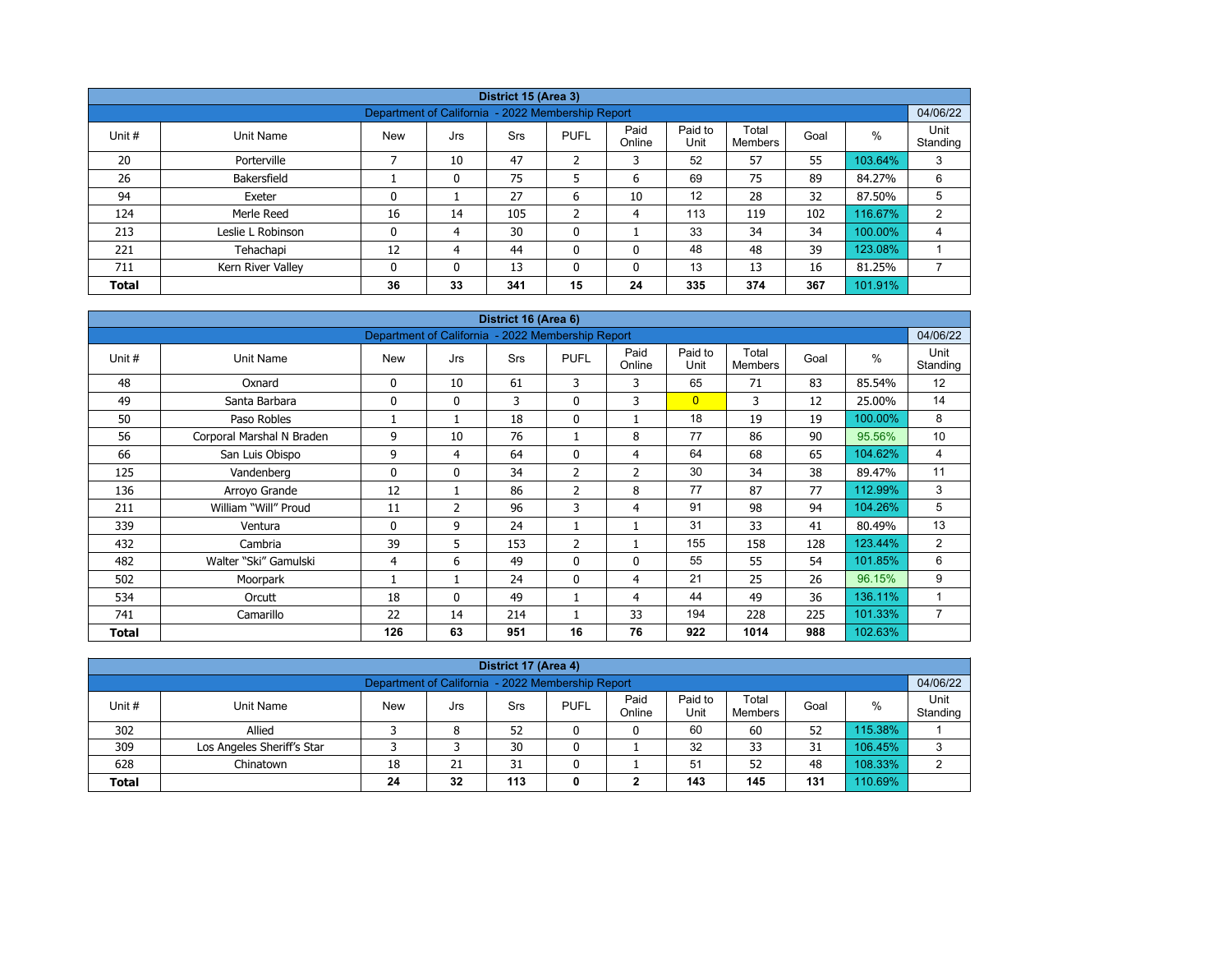|        |                       |                                                   |              | District 18 (Area 6) |                |                |                 |                  |      |         |                  |
|--------|-----------------------|---------------------------------------------------|--------------|----------------------|----------------|----------------|-----------------|------------------|------|---------|------------------|
|        |                       | Department of California - 2022 Membership Report |              |                      |                |                |                 |                  |      |         | 04/06/22         |
| Unit # | Unit Name             | <b>New</b>                                        | Jrs          | <b>Srs</b>           | <b>PUFL</b>    | Paid<br>Online | Paid to<br>Unit | Total<br>Members | Goal | $\%$    | Unit<br>Standing |
| 13     | Pasadena              | 0                                                 | 14           | 35                   | $\overline{2}$ | 3              | 44              | 49               | 53   | 92.45%  | $\overline{7}$   |
| 30     | Pomoma Charles P Rowe | 4                                                 | 3            | 37                   | $\overline{2}$ |                | 37              | 40               | 60   | 66.67%  | 10               |
| 75     | La Puente             | 0                                                 | $\mathbf{0}$ | 7                    | 4              | 3              | $\overline{0}$  | 7                | 34   | 20.59%  | 12               |
| 139    | Alhambra              | 3                                                 | 5            | 55                   | 5              | 7              | 48              | 60               | 58   | 103.45% | 3                |
| 180    | Canyon City           | 6                                                 | 7            | 49                   | 4              | 8              | 44              | 56               | 45   | 124.44% | $\overline{A}$   |
| 241    | Abraham Lincoln       | 6                                                 | $\mathbf{0}$ | 23                   | 2              | $\overline{2}$ | 19              | 23               | 23   | 100.00% | 4                |
| 261    | El Monte              | 0                                                 | 6            | 18                   | $\mathbf 0$    |                | 23              | 24               | 44   | 54.55%  | 11               |
| 280    | East Pasadena         | $\overline{2}$                                    |              | 54                   | 5              | 4              | 46              | 55               | 58   | 94.83%  | 6                |
| 397    | Monterey Park         | 0                                                 | 3            | 14                   | $\mathbf{0}$   | 17             | $\overline{0}$  | 17               | 14   | 121.43% | $\overline{2}$   |
| 755    | <b>Charter Cove</b>   | 4                                                 | 13           | 81                   | $\overline{2}$ | 8              | 84              | 94               | 119  | 78.99%  | 9                |
| 790    | <b>West Covina</b>    | 10                                                | 5            | 51                   | $\overline{2}$ | 6              | 48              | 56               | 57   | 98.25%  | 5                |
| 830    | Duarte                | 3                                                 | 37           | 85                   | 13             |                | 108             | 122              | 141  | 86.52%  | 8                |
| Total  |                       | 38                                                | 94           | 509                  | 41             | 61             | 501             | 603              | 706  | 85.41%  |                  |

| District 19 (Area 4) |                   |                                                   |                |     |                |                |                 |                         |      |         |                  |  |  |
|----------------------|-------------------|---------------------------------------------------|----------------|-----|----------------|----------------|-----------------|-------------------------|------|---------|------------------|--|--|
|                      |                   | Department of California - 2022 Membership Report |                |     |                |                |                 |                         |      |         | 04/06/22         |  |  |
| Unit #               | Unit Name         | <b>New</b>                                        | Jrs            | Srs | <b>PUFL</b>    | Paid<br>Online | Paid to<br>Unit | Total<br><b>Members</b> | Goal | $\%$    | Unit<br>Standing |  |  |
| 134                  | City of Paramount | 9                                                 | 0              | 11  |                |                | 9               | 11                      | 22   | 50.00%  | 13               |  |  |
| 170                  | Bert S Crossland  | $\Omega$                                          | 5              | 23  | $\overline{2}$ |                | 25              | 28                      | 26   | 107.69% | $\mathbf{1}$     |  |  |
| 184                  | South Bay         | 9                                                 | 4              | 94  | 5              | 25             | 68              | 98                      | 124  | 79.03%  | 10               |  |  |
| 270                  | Downey            | 0                                                 | $\mathbf{0}$   | 10  | $\overline{2}$ | $\Omega$       | 8               | 10                      | 12   | 83.33%  | 9                |  |  |
| 272                  | Montebello        | 12                                                | $\mathbf{0}$   | 94  | $\overline{2}$ | 11             | 81              | 94                      | 94   | 100.00% | $\overline{2}$   |  |  |
| 314                  | Hawthorne         | 0                                                 | 5              | 65  | 14             | 6              | 50              | 70                      | 81   | 86.42%  | 8                |  |  |
| 341                  | Leland A Cupp     | 4                                                 | 5              | 47  | $\mathbf{0}$   | 7              | 45              | 52                      | 53   | 98.11%  | 4                |  |  |
| 352                  | Gilbert W Lindsay | 0                                                 | $\mathbf{0}$   | 3   | 1              | $\overline{2}$ | $\overline{0}$  | 3                       | 10   | 30.00%  | 14               |  |  |
| 359                  | Norwalk           | 11                                                | 13             | 119 | 5              | 6              | 121             | 132                     | 147  | 89.80%  | 6                |  |  |
| 411                  | Rivera            | 11                                                | 5              | 42  |                | 5              | 41              | 47                      | 51   | 92.16%  | 5                |  |  |
| 465                  | Clyde F Hager     |                                                   | 4              | 7   | $\mathbf{1}$   | 0              | 10              | 11                      | 14   | 78.57%  | 11               |  |  |
| 496                  | Lakewood          | 20                                                | 14             | 241 | 7              | 8              | 240             | 255                     | 288  | 88.54%  | $\overline{7}$   |  |  |
| 723                  | Hollydale         |                                                   |                | 20  | $\mathbf{1}$   | 3              | 17              | 21                      | 21   | 100.00% | $\overline{2}$   |  |  |
| 833                  | Lincoln Village   | $\Omega$                                          | $\overline{2}$ | 22  |                | 20             | 3               | 24                      | 36   | 66.67%  | 12               |  |  |
| Total                |                   | 78                                                | 58             | 798 | 43             | 95             | 718             | 856                     | 979  | 87.44%  |                  |  |  |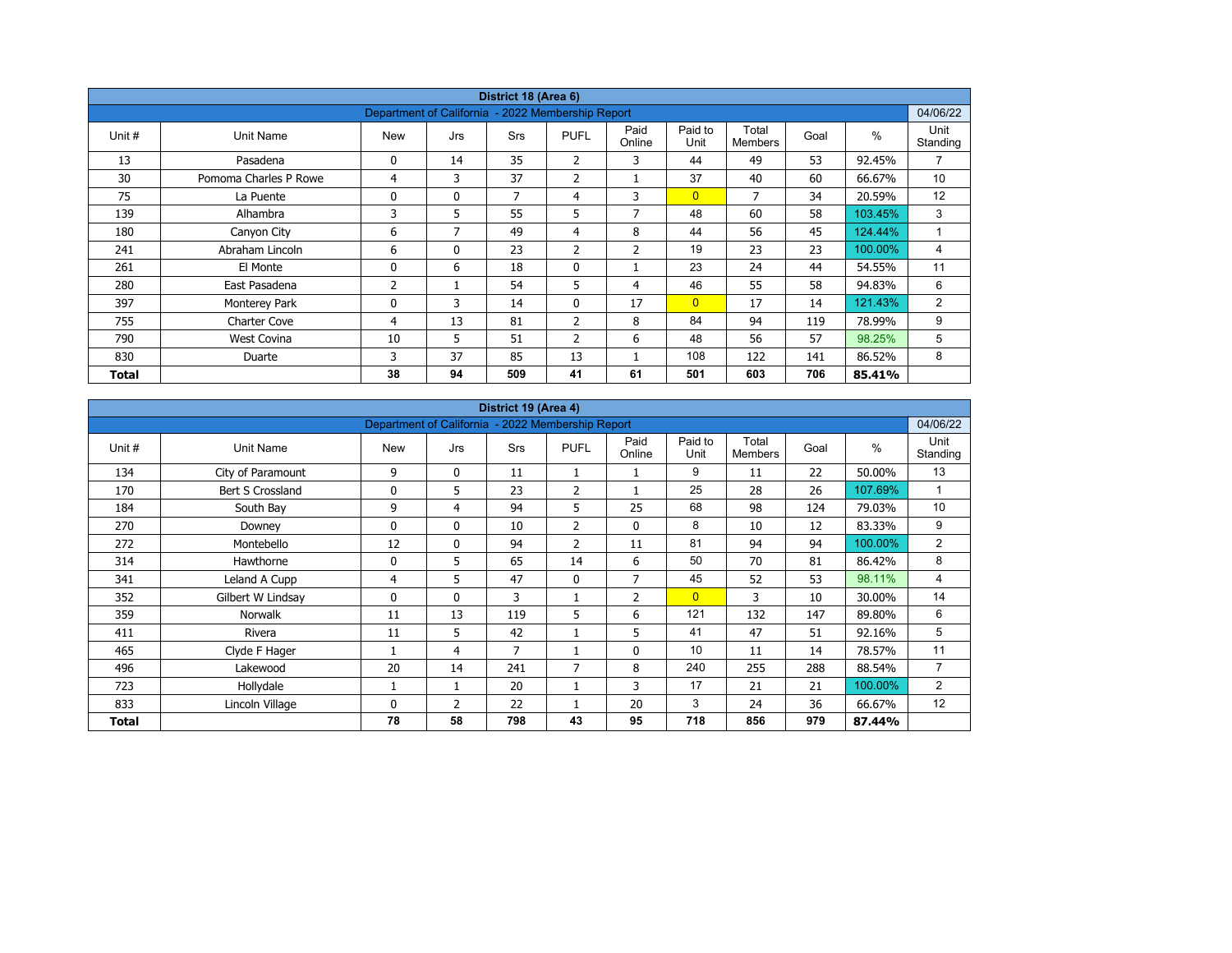|              |                                                               |            |     | District 20 (Area 6) |              |                |                 |                  |      |         |                  |  |  |  |  |
|--------------|---------------------------------------------------------------|------------|-----|----------------------|--------------|----------------|-----------------|------------------|------|---------|------------------|--|--|--|--|
|              | 04/06/22<br>Department of California - 2022 Membership Report |            |     |                      |              |                |                 |                  |      |         |                  |  |  |  |  |
| Unit #       | Unit Name                                                     | <b>New</b> | Jrs | <b>Srs</b>           | <b>PUFL</b>  | Paid<br>Online | Paid to<br>Unit | Total<br>Members | Goal | %       | Unit<br>Standing |  |  |  |  |
| 176          | San Fernando                                                  | 0          | 2   | 60                   | 7            | 6              | 49              | 62               | 61   | 101.64% | 3                |  |  |  |  |
| 311          | Antelope Valley                                               | ∍          | 12  | 75                   | 8            | 10             | 69              | 87               | 104  | 83.65%  | 5                |  |  |  |  |
| 348          | Palmdale                                                      |            | 0   | 36                   | 5            | $\overline{2}$ | 29              | 36               | 44   | 81.82%  | 6                |  |  |  |  |
| 377          | Sunland-Tujunga                                               | 17         | ຳ   | 54                   |              | 5              | 50              | 56               | 35   | 160.00% |                  |  |  |  |  |
| 507          | Newhall-Saugus                                                | 3          | 2   | 58                   |              | 10             | 49              | 60               | 66   | 90.91%  | 4                |  |  |  |  |
| 520          | Sun Valley                                                    | ⇁          |     | 35                   |              | 5              | 32              | 38               | 51   | 74.51%  |                  |  |  |  |  |
| 817          | Panorama City                                                 | 6          | 0   | 45                   | $\mathbf{0}$ |                | 44              | 45               | 42   | 107.14% | $\overline{2}$   |  |  |  |  |
| <b>Total</b> |                                                               | 36         | 21  | 363                  | 23           | 39             | 322             | 384              | 403  | 95.29%  |                  |  |  |  |  |

| District 21 (Area 5) |                          |                                                   |                |            |                |                |                 |                         |      |         |                  |  |  |
|----------------------|--------------------------|---------------------------------------------------|----------------|------------|----------------|----------------|-----------------|-------------------------|------|---------|------------------|--|--|
|                      |                          | Department of California - 2022 Membership Report |                |            |                |                |                 |                         |      |         | 04/06/22         |  |  |
| Unit #               | Unit Name                | <b>New</b>                                        | Jrs            | <b>Srs</b> | <b>PUFL</b>    | Paid<br>Online | Paid to<br>Unit | Total<br><b>Members</b> | Goal | $\%$    | Unit<br>Standing |  |  |
| 53                   | Harold W Hyland          | 11                                                | 6              | 73         | 8              | $\overline{7}$ | 64              | 79                      | 89   | 88.76%  | 12               |  |  |
| 79                   | Riverside                | 14                                                | 15             | 77         | $\overline{2}$ | 14             | 76              | 92                      | 100  | 92.00%  | 10               |  |  |
| 200                  | Lynn Mort                | 19                                                | 1              | 75         | 4              | 10             | 62              | 76                      | 74   | 102.70% | 9                |  |  |
| 289                  | Carl R Meairs            | 16                                                | 10             | 120        | $\overline{2}$ | 17             | 111             | 130                     | 149  | 87.25%  | 13               |  |  |
| 328                  | Norco                    | 50                                                | 13             | 199        | 1              | 29             | 182             | 212                     | 200  | 106.00% | 5                |  |  |
| 428                  | San Gorgonio Pass        | 9                                                 | $\mathbf{0}$   | 26         |                | 3              | 22              | 26                      | 16   | 162.50% | $\mathbf{1}$     |  |  |
| 500                  | Mira Loma                | 4                                                 | 7              | 43         | 3              | 3              | 44              | 50                      | 56   | 89.29%  | 11               |  |  |
| 519                  | Owen Coffman             | 51                                                | 54             | 291        | 5              | 32             | 308             | 345                     | 327  | 105.50% | 6                |  |  |
| 574                  | <b>Morrison Memorial</b> | 4                                                 | $\mathbf{1}$   | 52         | 0              | 13             | 40              | 53                      | 51   | 103.92% | 8                |  |  |
| 595                  | Perris                   | 14                                                | 3              | 59         | 5              | 8              | 49              | 62                      | 54   | 114.81% | 3                |  |  |
| 739                  | Herman Granados          | 13                                                | 4              | 64         | 4              | 6              | 58              | 68                      | 64   | 106.25% | 4                |  |  |
| 742                  | Joe Dominguez            | 6                                                 | 4              | 71         | $\mathbf 0$    | 32             | 43              | 75                      | 72   | 104.17% | $\overline{7}$   |  |  |
| 800                  | Idyllwild                | 4                                                 | 3              | 99         | 1              | 8              | 93              | 102                     | 117  | 87.18%  | 14               |  |  |
| 848                  | San Jacinto              | 8                                                 | 5              | 76         | 0              | 6              | 75              | 81                      | 98   | 82.65%  | 15               |  |  |
| 852                  | Temecula-Murrieta Valley | $\overline{2}$                                    | $\overline{2}$ | 14         | 0              | $\overline{2}$ | 14              | 16                      | 10   | 160.00% | $\overline{2}$   |  |  |
| 951                  | Fellowship               | 0                                                 | $\mathbf{0}$   | 3          | $\mathbf{0}$   | 3              | $\overline{0}$  | 3                       | 17   | 17.65%  | 16               |  |  |
| <b>Total</b>         |                          | 225                                               | 128            | 1342       | 36             | 193            | 1241            | 1470                    | 1494 | 98.39%  |                  |  |  |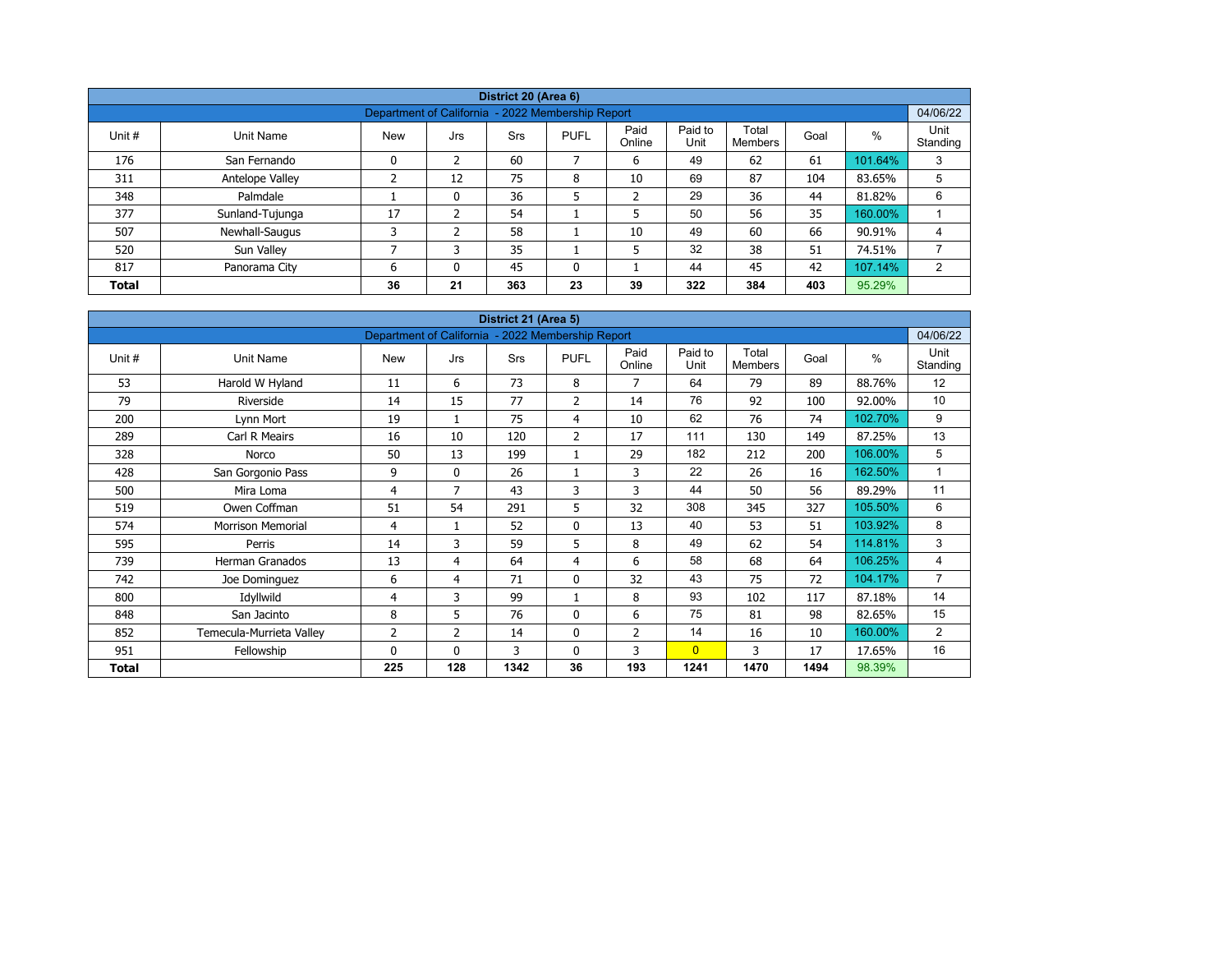| District 22 (Area 5) |                          |                                                   |                |             |                |                |                 |                         |      |         |                  |  |  |
|----------------------|--------------------------|---------------------------------------------------|----------------|-------------|----------------|----------------|-----------------|-------------------------|------|---------|------------------|--|--|
|                      |                          | Department of California - 2022 Membership Report |                |             |                |                |                 |                         |      |         | 04/06/22         |  |  |
| Unit#                | <b>Unit Name</b>         | <b>New</b>                                        | Jrs            | Srs         | <b>PUFL</b>    | Paid<br>Online | Paid to<br>Unit | Total<br><b>Members</b> | Goal | $\%$    | Unit<br>Standing |  |  |
| 146                  | Oceanside                | 0                                                 | 3              | 19          | $\mathbf{1}$   | 2              | 19              | 22                      | 21   | 104.76% | 3                |  |  |
| 149                  | JB Clark                 | $\overline{7}$                                    | $\mathbf{1}$   | 80          | 8              | 18             | 55              | 81                      | 97   | 83.51%  | 13               |  |  |
| 201                  | Dewitt C Mitchell        | 0                                                 | $\mathbf{0}$   | 18          | $\mathbf{0}$   | $\overline{2}$ | 16              | 18                      | 15   | 120.00% | $\mathbf{1}$     |  |  |
| 255                  | Larry E Bennett          | 9                                                 | 29             | 135         | 15             | 11             | 138             | 164                     | 169  | 97.04%  | 8                |  |  |
| 258                  | Alpine                   | 1                                                 | 5              | 36          | 3              | 5              | 33              | 41                      | 52   | 78.85%  | 16               |  |  |
| 282                  | La Mesa                  | 5                                                 | $\overline{2}$ | 95          | 17             | $\overline{4}$ | 76              | 97                      | 111  | 87.39%  | 11               |  |  |
| 303                  | El Cajon                 | 0                                                 | 0              | 9           | $\mathbf 0$    | $\overline{2}$ | $\overline{7}$  | 9                       | 14   | 64.29%  | 17               |  |  |
| 310                  | Dennis T Williams        | 7                                                 | 6              | 116         | 9              | 13             | 100             | 122                     | 123  | 99.19%  | $\overline{7}$   |  |  |
| 364                  | Santee                   | 0                                                 | 0              | 14          | 0              | 14             | $\overline{0}$  | 14                      | 21   | 66.67%  | 17               |  |  |
| 365                  | Alvin Myo Dunn           | 1                                                 | $\overline{2}$ | 69          | 3              | 12             | 56              | 71                      | 79   | 89.87%  | 10               |  |  |
| 416                  | San Dieguito             | 0                                                 | $\Omega$       | 23          | 8              | 15             | $\overline{0}$  | 23                      | 29   | 79.31%  | 15               |  |  |
| 434                  | Chula Vista              | 8                                                 | $\overline{2}$ | 168         | 15             | 11             | 144             | 170                     | 197  | 86.29%  | 12               |  |  |
| 460                  | Albert J Hickman         | 0                                                 | 6              | 101         | 8              | 8              | 91              | 107                     | 118  | 90.68%  | 9                |  |  |
| 468                  | Lincoln Deming           | 13                                                | 10             | 120         | 6              | 21             | 103             | 130                     | 131  | 99.24%  | 6                |  |  |
| 552                  | Pacific Beach            | 8                                                 | 3              | 58          | 3              | 3              | 55              | 61                      | 56   | 108.93% | $\overline{2}$   |  |  |
| 619                  | Sgt Allan K Walker, USMC | 0                                                 | 0              | $\mathbf 0$ | $\mathbf 0$    | 0              | $\overline{0}$  | 0                       | 17   | 0.00%   | 19               |  |  |
| 731                  | Larry E Holmberg         | 0                                                 | 2              | 15          | $\overline{2}$ | $\mathbf{1}$   | 14              | 17                      | 21   | 80.95%  | 14               |  |  |
| 820                  | Imperial Beach           | 13                                                | 3              | 100         | 5              | 8              | 90              | 103                     | 102  | 100.98% | 4                |  |  |
| 853                  | <b>Borrego Springs</b>   | 16                                                | $\mathbf{1}$   | 130         | 8              | 11             | 112             | 131                     | 130  | 100.77% | 5                |  |  |
| <b>Total</b>         |                          | 88                                                | 75             | 1306        | 111            | 161            | 1109            | 1381                    | 1503 | 91.88%  |                  |  |  |

| District 23 (Area 4)                                                                                                                                   |                 |   |    |     |   |    |     |     |     |         |   |  |  |
|--------------------------------------------------------------------------------------------------------------------------------------------------------|-----------------|---|----|-----|---|----|-----|-----|-----|---------|---|--|--|
| Department of California - 2022 Membership Report                                                                                                      |                 |   |    |     |   |    |     |     |     |         |   |  |  |
| Paid<br>Paid to<br>Total<br><b>PUFL</b><br>%<br>Unit#<br>Goal<br>Unit Name<br><b>New</b><br>Srs<br>Jrs<br>Unit<br>Standing<br>Online<br><b>Members</b> |                 |   |    |     |   |    |     |     |     |         |   |  |  |
| 228                                                                                                                                                    | Benj J Bowie    |   | 19 | 34  |   |    | 50  | 53  | 53  | 100.00% | 3 |  |  |
| 252                                                                                                                                                    | Jackie Robinson | 6 | 28 | 198 | כ | 15 | 206 | 226 | 265 | 85.28%  | 5 |  |  |
| 578                                                                                                                                                    | Chappie James   |   |    | 80  | ∍ | 4  | 79  | 85  | 81  | 104.94% | 2 |  |  |
| 639                                                                                                                                                    | Dorie Miller    |   | 23 | 44  | ╮ |    | 64  | 67  | 61  | 109.84% |   |  |  |
| 12<br>12<br>13<br>86.67%<br>784<br>15<br>Sammy Davis Jr                                                                                                |                 |   |    |     |   |    |     |     |     |         |   |  |  |
| 76<br>475<br>368<br>22<br>411<br>15<br>11<br>444<br><b>Total</b><br>93.47%                                                                             |                 |   |    |     |   |    |     |     |     |         |   |  |  |

| District 24 (Area 6)                                                                                                                      |                                                               |    |  |     |   |    |    |     |     |         |   |  |  |  |
|-------------------------------------------------------------------------------------------------------------------------------------------|---------------------------------------------------------------|----|--|-----|---|----|----|-----|-----|---------|---|--|--|--|
|                                                                                                                                           | Department of California - 2022 Membership Report<br>04/06/22 |    |  |     |   |    |    |     |     |         |   |  |  |  |
| Paid<br>Paid to<br>Total<br><b>PUFL</b><br>%<br>Unit #<br>Goal<br>Unit Name<br>Srs<br>New<br>Jrs<br>Unit<br>Standing<br>Online<br>Members |                                                               |    |  |     |   |    |    |     |     |         |   |  |  |  |
| 43                                                                                                                                        | Hollywood                                                     | 22 |  | 117 |   | 31 | 89 | 121 | 104 | 116.35% | C |  |  |  |
| 46                                                                                                                                        | Community                                                     |    |  | 55  | a | 4  | 47 | 60  | 41  | 146.34% |   |  |  |  |
| 96.30%<br>163<br>29<br>189<br>283<br>153<br>182<br>Palisades<br>13<br>ס                                                                   |                                                               |    |  |     |   |    |    |     |     |         |   |  |  |  |
| 38<br>108.68%<br>299<br>325<br>23<br>363<br>334<br>37<br>41<br><b>Total</b>                                                               |                                                               |    |  |     |   |    |    |     |     |         |   |  |  |  |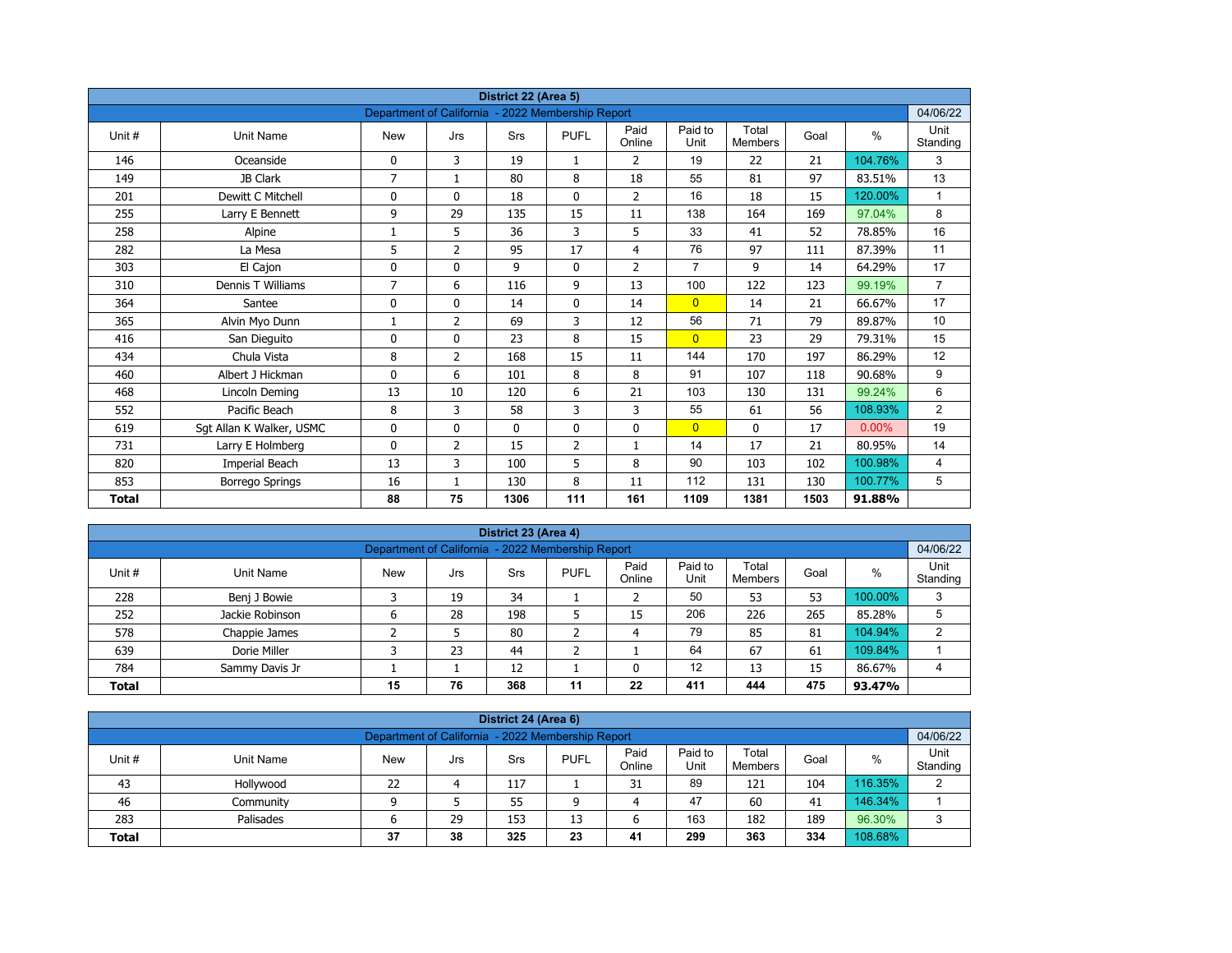| District 25 (Area 5)<br>Department of California - 2022 Membership Report |                                 |                |                |            |                |                |                 |                         |      |         |                  |  |  |
|---------------------------------------------------------------------------|---------------------------------|----------------|----------------|------------|----------------|----------------|-----------------|-------------------------|------|---------|------------------|--|--|
|                                                                           |                                 |                |                |            |                |                |                 |                         |      |         | 04/06/22         |  |  |
| Unit#                                                                     | Unit Name                       | <b>New</b>     | Jrs            | <b>Srs</b> | <b>PUFL</b>    | Paid<br>Online | Paid to<br>Unit | Total<br><b>Members</b> | Goal | $\%$    | Unit<br>Standing |  |  |
| 14                                                                        | San Bernardino                  | $\mathbf{1}$   | 4              | 39         | $\overline{2}$ | $\overline{2}$ | 39              | 43                      | 42   | 102.38% | 3                |  |  |
| 106                                                                       | Redlands                        | 15             | 6              | 164        | 5              | 22             | 143             | 170                     | 176  | 96.59%  | 6                |  |  |
| 112                                                                       | Ontario                         | 8              | $\Omega$       | 64         | $\mathbf 0$    | $\overline{4}$ | 60              | 64                      | 69   | 92.75%  | 11               |  |  |
| 155                                                                       | Colton                          | 4              | 13             | 51         | $\overline{2}$ | 5              | 57              | 64                      | 73   | 87.67%  | 14               |  |  |
| 229                                                                       | Leo Collins                     | 3              | 3              | 34         | $\mathbf{1}$   | 5              | 31              | 37                      | 56   | 66.07%  | 18               |  |  |
| 256                                                                       | <b>Apple Valley</b>             | 2              | $\mathbf{1}$   | 31         | $\mathbf{0}$   | $\mathbf{1}$   | 31              | 32                      | 31   | 103.23% | $\overline{2}$   |  |  |
| 262                                                                       | Fontana                         | 10             | 12             | 79         | $\mathbf{1}$   | 10             | 80              | 91                      | 84   | 108.33% | $\mathbf{1}$     |  |  |
| 299                                                                       | Chino                           | 15             | 5              | 146        | $\overline{7}$ | 15             | 129             | 151                     | 160  | 94.38%  | 10               |  |  |
| 324                                                                       | <b>Richard Arnold Griffith</b>  | 6              | 9              | 45         | 5              | 5              | 44              | 54                      | 53   | 101.89% | 4                |  |  |
| 421                                                                       | Highland                        | 28             | 25             | 230        | 4              | 23             | 228             | 255                     | 264  | 96.59%  | 6                |  |  |
| 422                                                                       | Robert Allen Romo               | 14             | 14             | 104        | $\mathbf{0}$   | 14             | 104             | 118                     | 124  | 95.16%  | 8                |  |  |
| 426                                                                       | Yucaipa Valley                  | 4              | $\Omega$       | 27         | $\mathbf{1}$   | $\mathbf{1}$   | 25              | 27                      | 36   | 75.00%  | 16               |  |  |
| 466                                                                       | Paul F Diekmann                 | 11             | $\overline{2}$ | 131        | $\mathbf{1}$   | 8              | 124             | 133                     | 150  | 88.67%  | 13               |  |  |
| 497                                                                       | Bloomington                     | 4              | 0              | 30         | $\mathbf{1}$   | $\mathbf 0$    | 29              | 30                      | 30   | 100.00% | 5                |  |  |
| 584                                                                       | Big Bear Lake/ Sgt Mjr Al Woody | 6              | $\mathbf{0}$   | 80         | 5              | 10             | 65              | 80                      | 97   | 82.47%  | 15               |  |  |
| 650                                                                       | Philip Marmolejo                | 10             | 10             | 79         | $\mathbf{1}$   | 0              | 88              | 89                      | 94   | 94.68%  | 9                |  |  |
| 710                                                                       | <b>Guy Wynton Morris</b>        | 11             | 14             | 46         | $\mathbf{0}$   | 5              | 55              | 60                      | 88   | 68.18%  | 17               |  |  |
| 751                                                                       | Newberry                        | 3              | $\overline{2}$ | 47         | 3              | 3              | 43              | 49                      | 77   | 63.64%  | 19               |  |  |
| 777                                                                       | Richard O Reed                  | 7              | 19             | 115        | 9              | 3              | 122             | 134                     | 148  | 90.54%  | 12               |  |  |
| 835                                                                       | Rancho Cucamonga                | $\overline{2}$ | $\mathbf{0}$   | 24         | 0              | 3              | 21              | 24                      | 14   | 171.43% | $\mathbf{1}$     |  |  |
| <b>Total</b>                                                              |                                 | 164            | 139            | 1566       | 48             | 139            | 1518            | 1705                    | 1866 | 91.37%  |                  |  |  |

| District 26 (Area 2) |                                                               |            |     |     |              |                |                 |                         |      |         |                  |  |  |  |  |
|----------------------|---------------------------------------------------------------|------------|-----|-----|--------------|----------------|-----------------|-------------------------|------|---------|------------------|--|--|--|--|
|                      | 04/06/22<br>Department of California - 2022 Membership Report |            |     |     |              |                |                 |                         |      |         |                  |  |  |  |  |
| Unit #               | Unit Name                                                     | <b>New</b> | Jrs | Srs | <b>PUFL</b>  | Paid<br>Online | Paid to<br>Unit | Total<br><b>Members</b> | Goal | %       | Unit<br>Standing |  |  |  |  |
| 82                   | San Mateo                                                     | 18         |     | 79  | h<br>∠       | כ              | 73              | 80                      | 87   | 91.95%  | 4                |  |  |  |  |
| 105                  | Redwood City                                                  |            | 4   | 28  | $\mathbf{0}$ | 0              | 32              | 32                      | 25   | 128.00% |                  |  |  |  |  |
| 238                  | Pacifica                                                      | 0          |     | 24  | h            |                | 22              | 25                      | 33   | 75.76%  | 6                |  |  |  |  |
| 472                  | George Tadlock- E Unit                                        | 0          |     | 34  |              | 21             | 13              | 39                      | 37   | 105.41% | 2                |  |  |  |  |
| 474                  | Coastside                                                     | 8          | 0   | 94  | h<br>∠       | 12             | 80              | 94                      | 94   | 100.00% | 3                |  |  |  |  |
| 585                  | Lloyd J Tobey                                                 | 10         | 0   | 69  |              | 4              | 64              | 69                      | 80   | 86.25%  | 5                |  |  |  |  |
| <b>Total</b>         |                                                               | 43         | 11  | 328 | $12 \,$      | 43             | 284             | 339                     | 356  | 95.22%  |                  |  |  |  |  |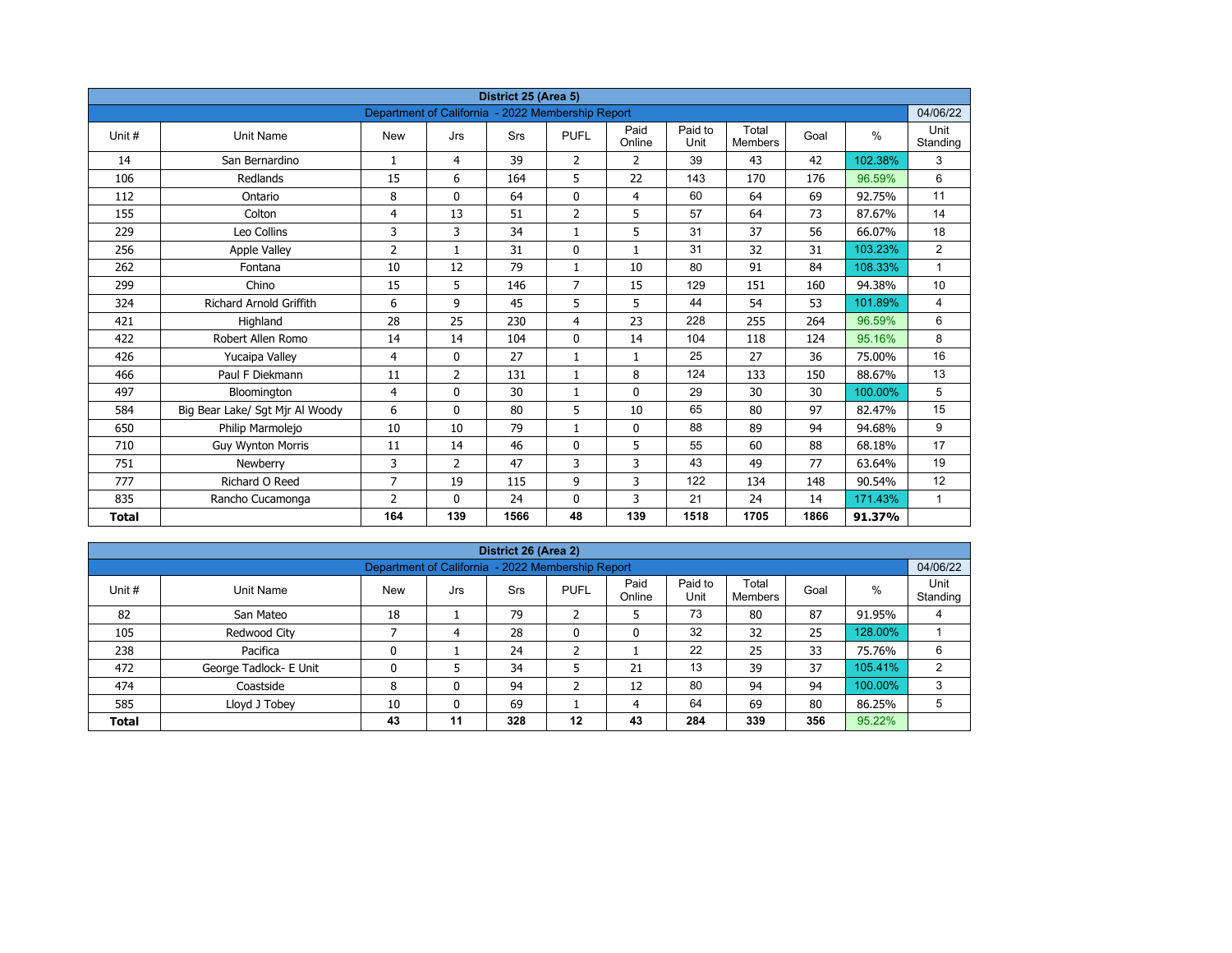| District 27 (Area 3)                                                                                                                                    |                   |  |   |     |   |    |     |     |     |         |   |  |  |  |
|---------------------------------------------------------------------------------------------------------------------------------------------------------|-------------------|--|---|-----|---|----|-----|-----|-----|---------|---|--|--|--|
| Department of California - 2022 Membership Report                                                                                                       |                   |  |   |     |   |    |     |     |     |         |   |  |  |  |
| Paid<br>Paid to<br>Total<br>%<br>Unit #<br><b>New</b><br><b>PUFL</b><br>Unit Name<br>Srs<br>Goal<br>Jrs<br>Unit<br>Online<br>Standing<br><b>Members</b> |                   |  |   |     |   |    |     |     |     |         |   |  |  |  |
| 118                                                                                                                                                     | Inyo              |  | 4 | 68  |   |    | 68  | 72  | 74  | 97.30%  | C |  |  |  |
| 457                                                                                                                                                     | Glacier           |  | 0 | 29  |   |    | 24  | 29  | 31  | 93.55%  | 3 |  |  |  |
| 476                                                                                                                                                     | Harry V Bailey Sr |  | 6 | 83  |   | 10 | 79  | 89  | 81  | 109.88% |   |  |  |  |
| 684                                                                                                                                                     | John M Armitage   |  | 8 | 122 | Δ | 13 | 113 | 130 | 158 | 82.28%  | 4 |  |  |  |
| 18<br>283<br>320<br>344<br>28<br><b>Total</b><br>18<br>302<br>93.02%<br>9                                                                               |                   |  |   |     |   |    |     |     |     |         |   |  |  |  |

| District 28 (Area 2) |                         |                                                   |               |            |              |                          |                 |                         |      |         |                  |  |  |  |
|----------------------|-------------------------|---------------------------------------------------|---------------|------------|--------------|--------------------------|-----------------|-------------------------|------|---------|------------------|--|--|--|
|                      |                         | Department of California - 2022 Membership Report |               |            |              |                          |                 |                         |      |         | 04/06/22         |  |  |  |
| Unit #               | Unit Name               | <b>New</b>                                        | Jrs           | <b>Srs</b> | <b>PUFL</b>  | Paid<br>Online           | Paid to<br>Unit | Total<br><b>Members</b> | Goal | $\%$    | Unit<br>Standing |  |  |  |
| 31                   | <b>Salinas</b>          | 0                                                 | $\mathbf{0}$  | 96         | 8            | 24                       | 64              | 96                      | 158  | 60.76%  | 10               |  |  |  |
| 41                   | Monterey Peninsula      | 6                                                 | $\mathcal{P}$ | 31         | $\mathbf{0}$ |                          | 32              | 33                      | 30   | 110.00% |                  |  |  |  |
| 69                   | San Benito              | 0                                                 | 6             | 26         | 0            | 25                       | $\overline{7}$  | 32                      | 32   | 100.00% | 4                |  |  |  |
| 81                   | Gonzales                | 3                                                 | 3             | 43         |              | 4                        | 41              | 46                      | 48   | 95.83%  | 6                |  |  |  |
| 121                  | Edward H Lorenson       | 0                                                 | $\mathbf{0}$  | 16         | $\mathbf{0}$ |                          | 15              | 16                      | 25   | 64.00%  | 9                |  |  |  |
| 512                  | Carmel                  | 6                                                 | 2             | 38         | $\mathbf{0}$ | 11                       | 29              | 40                      | 46   | 86.96%  | $\overline{ }$   |  |  |  |
| 589                  | Cecil M Anderson        | 6                                                 | 3             | 37         |              | $\overline{\phantom{a}}$ | 32              | 40                      | 38   | 105.26% | 2                |  |  |  |
| 591                  | Seaside                 | 4                                                 | 7             | 77         | 3            | 5                        | 76              | 84                      | 103  | 81.55%  | 8                |  |  |  |
| 593                  | Prunedale               | 13                                                | 10            | 128        | 8            | 18                       | 112             | 138                     | 139  | 99.28%  | 5                |  |  |  |
| 694                  | <b>Monterey Cypress</b> | 3                                                 | 14            | 155        | 4            | 18                       | 147             | 169                     | 166  | 101.81% | 3                |  |  |  |
| <b>Total</b>         |                         | 41                                                | 47            | 647        | 25           | 114                      | 555             | 694                     | 785  | 88.41%  |                  |  |  |  |